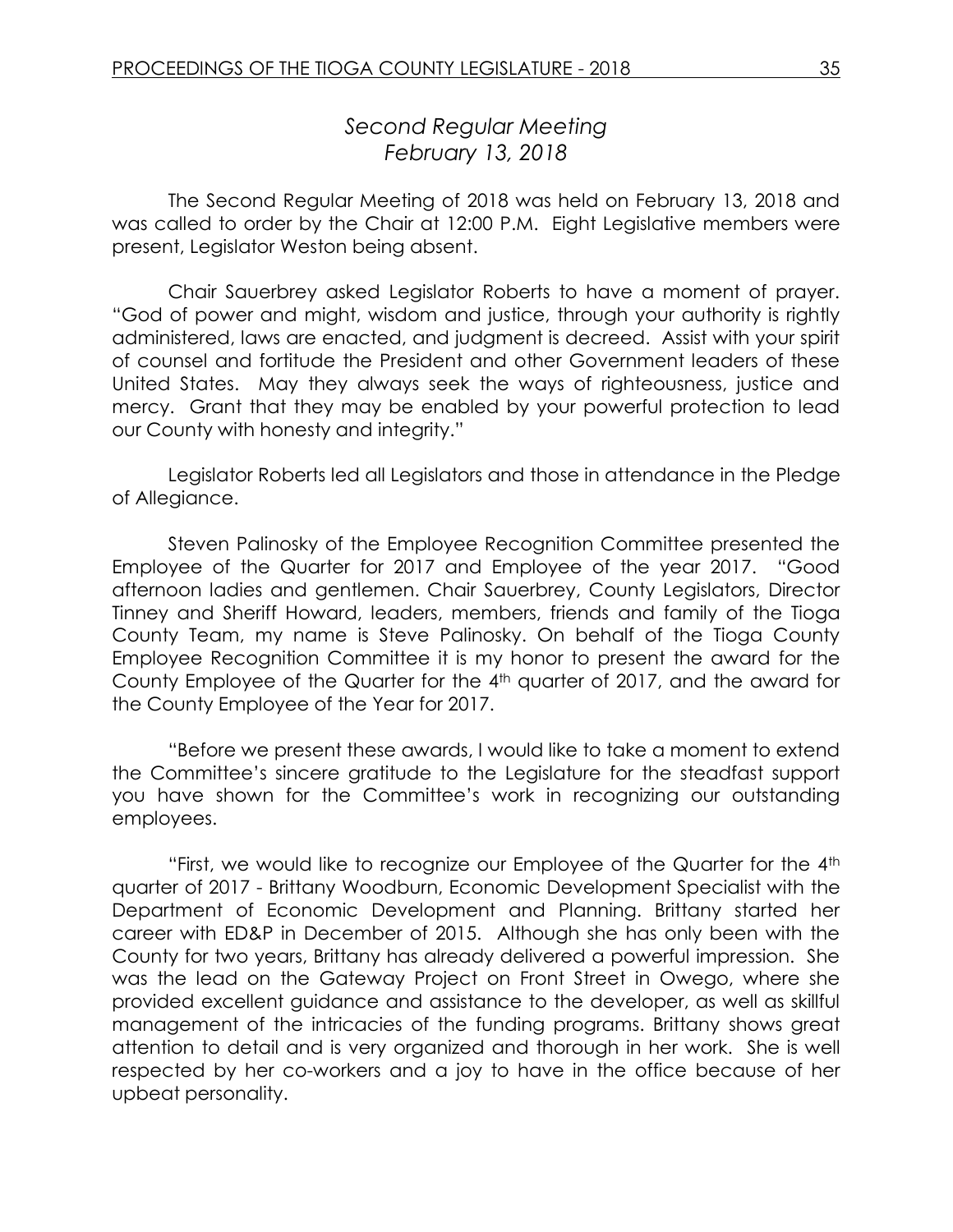"Brittany and her husband Tom currently live in the Village of Owego; however they recently purchased a home just a little outside of the Village and are in the process of moving. They are looking forward to enjoying a bigger house and yard where a very active jumping two-year old and his best friend, Winnie the yellow lab, will have lots of room to run and play. Ladies and gentlemen, the Tioga County Employee of the Quarter for the 4th quarter of 2017, Brittany Woodburn."

"Leeann Tinney, Director of Economic Development & Planning spoke. "First I would like to say thank you for allowing me the opportunity to talk a little bit about Brittany Woodburn. Not only is she a wonderful teammate and a kind and compassionate person to work alongside of, but she has already in her short time with us made significant impacts toward our Economic Development mission. Our Department and all of Team Tioga are very pleased for Brittany to be acknowledged for her hard work and dedication to the residents of Tioga County. I could stand here and recite many superlatives about Brittany and her outstanding work, however I think it best to express the character of Brittany. We only need to understand how she came to be an employee of Tioga County.

"Let's step back about three years. At that time ED&P was looking for an Economic Development Specialist and we were fortunate enough to hire Bryant Myers. That was great, however Bryant was hired conditionally, that is with the understanding that he would have to take the next scheduled Civil Service exam for Economic Development Specialist and so long as he scored within the top of those who took the test he would be good to go and remain on as our hire. Therefore Bryant was hired and worked for a period of time before he actually tested. Bryant understood the requirement to maintain his position, but in talking with Linn she indicated that rarely were there any others who would choose voluntarily just to sign up and take the test, but he would, in fact, be testing against others if that were the case, but that only happened occasionally, not very often.

"Fast forward to test day, it is Saturday and Bryant is very nervous, especially because when he gets there he discovers there is somebody else there to take the test. Who says I think I will take my Saturday and test for a position that is not even technically open for hire, that would be Brittany. Britt you are not right, but this proactive approach speaks volumes about who you are. In the end Bryant maintained his position, Economic Development Specialist and that other person's information was stored away by Linn. Soon after however Bryant decided to make a move from our Department to the IDA. After we got over being mad about that a phone call to Linn and how do we start the process of filling the position again. Linn reminded me of that other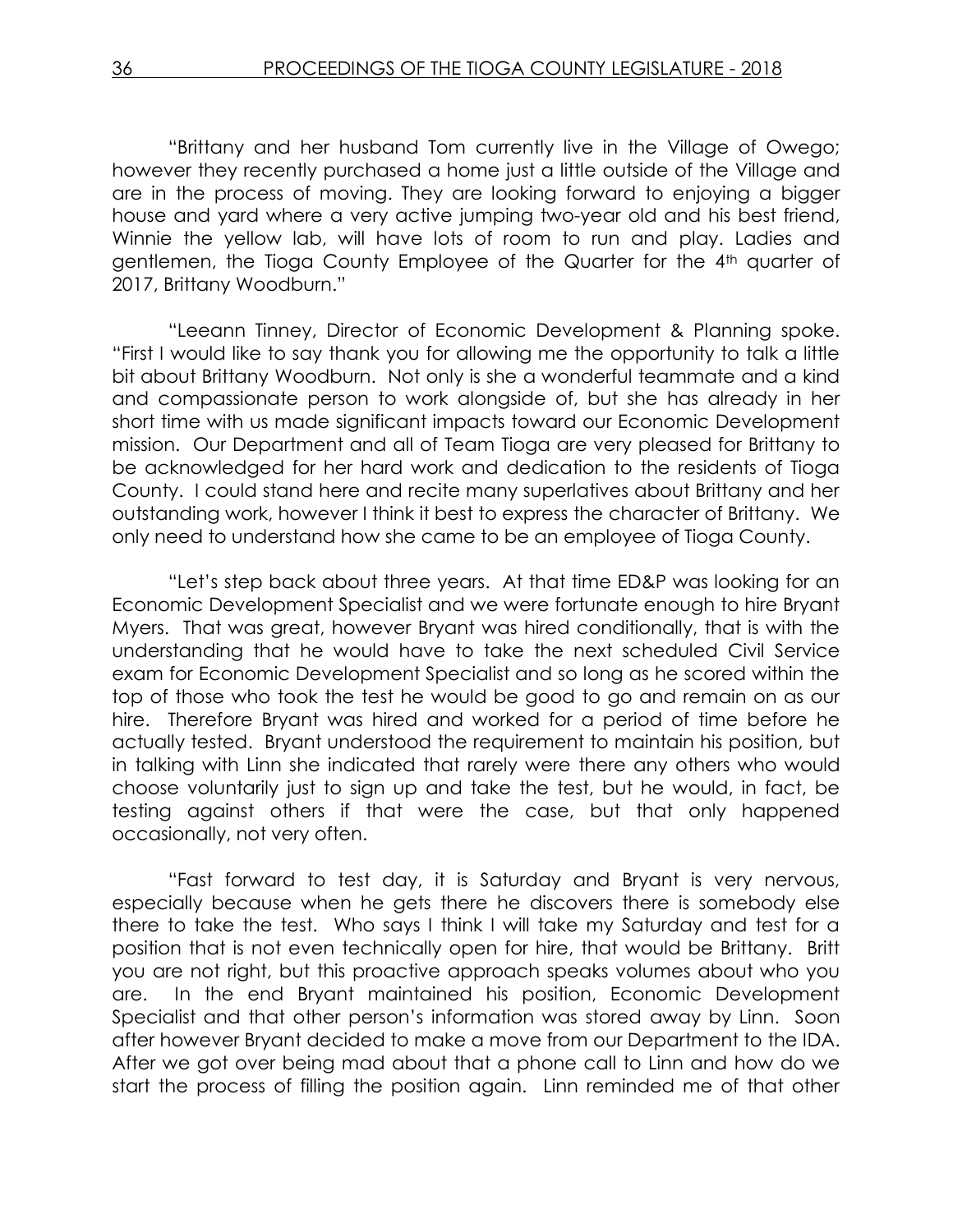person who tested on that Saturday with Bryant, so we called Britt and that was clearly one of the very best phone calls that we have made.

"Clearly Brittany is constantly striving to improve herself, to learn and to grow. Her actions speak of her integrity, which I like to define as doing the right thing even when no one is looking. Britt took a positive action to improve herself even when there did not seem to be an immediate reward for doing so. Brittany's track record in her short time with us is impressive. Among her accomplishments most notably is the construction we now see taking place on Front Street. Brittany was able to facilitate the development of the Gateway building or as we call it amongst Team Tioga "The Woodburn Building" and thus accomplished something that nobody else has been able to do in over a decade. As we all watch the building being erected know that it is largely due to Britt's brilliance and researching and accessing funding sources, managing of timelines, data, regulations, and most importantly personalities. She learned a great deal on the Gateway Project including the sometimes minute difference between a flood plain and a flood way.

"Brittany also serves as our Project Database Manager, oversees our social media platform, creates much of our GIS mapping, is leading our Workforce Development initiative, responds to Economic Development leads, assists small businesses and serves on several boards and committees. As well she continues to learn and to educate herself. She was a recent graduate of the Leadership Tioga Program and is participating in the Institute for Advancement training currently offered by the County to encourage leadership development and advancement within county personnel. Brittany is well deserving of this honor, to be named Employee of the 4<sup>th</sup> Quarter and I eagerly anticipate her many more great achievements. Thank you Tommy and Dylan for sharing your wife and mommy with us and thank you Brittany for your dedication to Tioga County, excellence in your outstanding and exemplary personal integrity. Congratulations."

Brittany spoke. "I just want to say thank you to the Employee Recognition Committee and the Legislature as well for your support for this incredible recognition, it really means a lot to me. More specifically I just want to say thank you to my Team Tioga team members and my family too because without your support and your assistance, and your encouragement, it was just all of us together that made that happen. I am just really grateful to be a part of this Team and the County. Thank you."

Chair Sauerbrey spoke. "Because Dale is not here I feel like the Legislature should be represented in this action and I had the opportunity to sit in on some of Dale's responsibilities this summer when he was out, so I got to see a little bit more of economic development, how it works and that kind of thing, but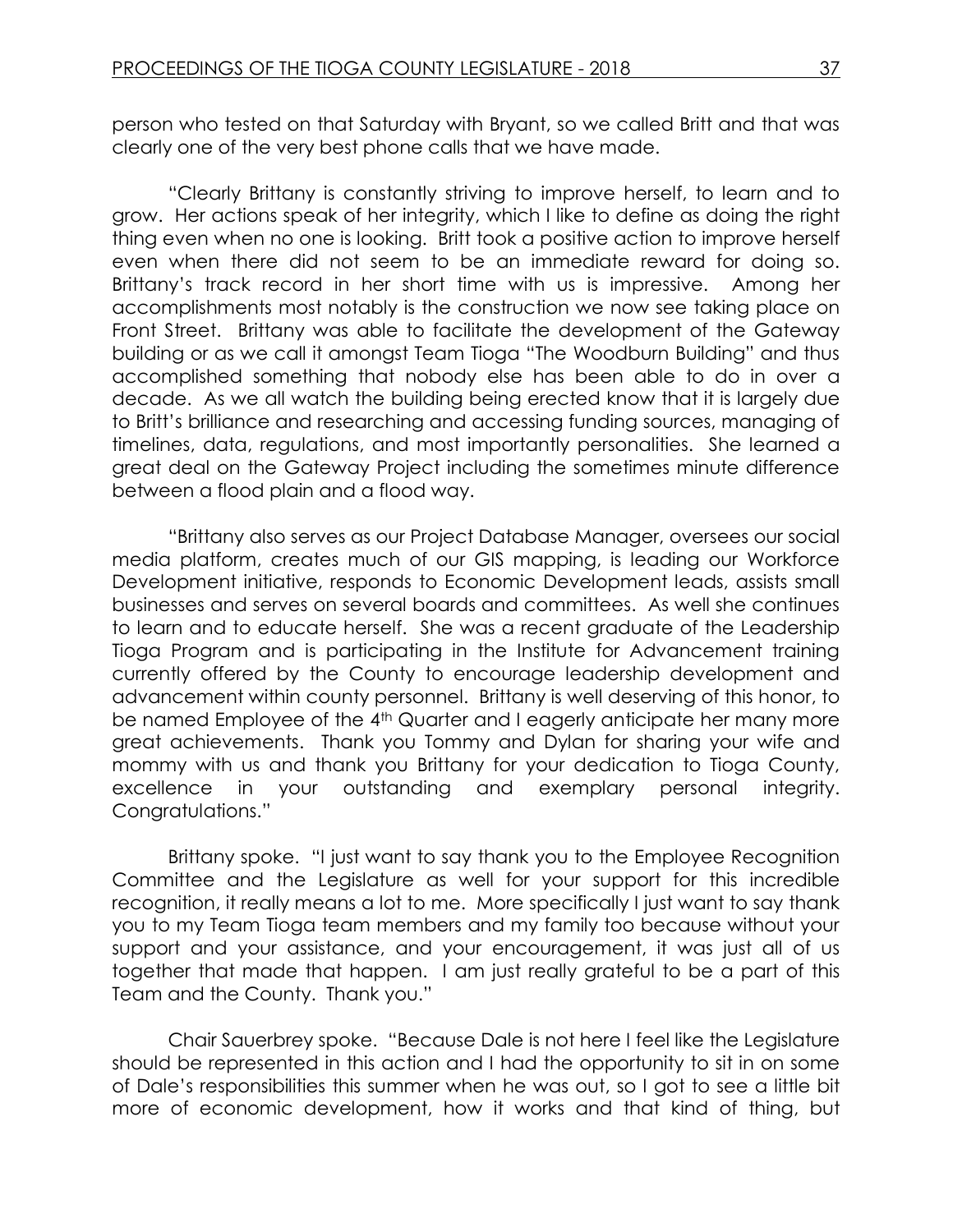recently I had a meeting scheduled with Senator Akshar that Leeann and I were supposed to go to and it was really all about Economic Development, and because of a family situation Leeann was not able to go. I was very nervous because it was largely specifics about economic development, things that we wanted to tell the Senator about because they were critically important, so I said should I reschedule, Leeann says no do not do it. I wring my hands and I worry, and all of a sudden a light went off, Brittany, checked it out, sure enough Brittany joined me at a meeting with the Senator. Basically I threw her in the deep end and she swam, she took off, and I am very grateful because you had the data, the information, and you came right out of it and answered any questions and gave the specifics about issues that I have really no knowledge about. Thank you for that."

Steven Palinosky spoke. "From the Employee Recognition Committee, congratulations Brittany. Thank you for all of your efforts and best wishes for continued success."

Steven Palinosky spoke. "Now we would like to recognize our Employee of the Year for 2017 – Roy Schreiner, Corrections Officer with the Tioga County Sheriff's Office. Roy started his career with the Tioga County Sheriff's Office as a part-time Corrections Officer in 1987, while also working as a part-time police officer with the Owego Police Department. In 1997 he was hired as a full-time Corrections Officer. Roy is always kind and considerate when dealing with others. Along with his effective communication skills; he has a calm demeanor that helps diffuse most volatile situations, making him a valuable asset not only to the Sheriff's Office, but also to his supervisors and co-workers. Roy takes pride in his position as ATI Coordinator and on weekends he can be found supervising litter clean-up crews on one of the many roads throughout the County.

"Roy resides in Owego with his wife Liz and has two sons. He enjoys auto racing, hunting, four wheeling, and spending time with his family. Ladies and gentlemen, the Tioga County Employee of the Year for 2017, Roy Schreiner."

Legislator Dennis Mullen spoke. "This is the best part of this job, is when you get to come up and congratulate some of the great Tioga County employees and especially gratitude for me is because I get to quite often in the Public Safety Chair I get to thank some of my friends, my long time friends for many many years. I can tell you from my own personal experience that we are incredibly blessed to have Roy working for the County. I will leave the comments to the Sheriff when he comes up, but we have a tremendous ATI Program in this County and it is in no small part due to Roy's dedication to his job. The thousands, I dare say tens of thousands of hours that have been utilized for the ATI Program, which is Alternatives to Incarceration, where he oversees the garbage pickup, but that is not all these guys and gals do.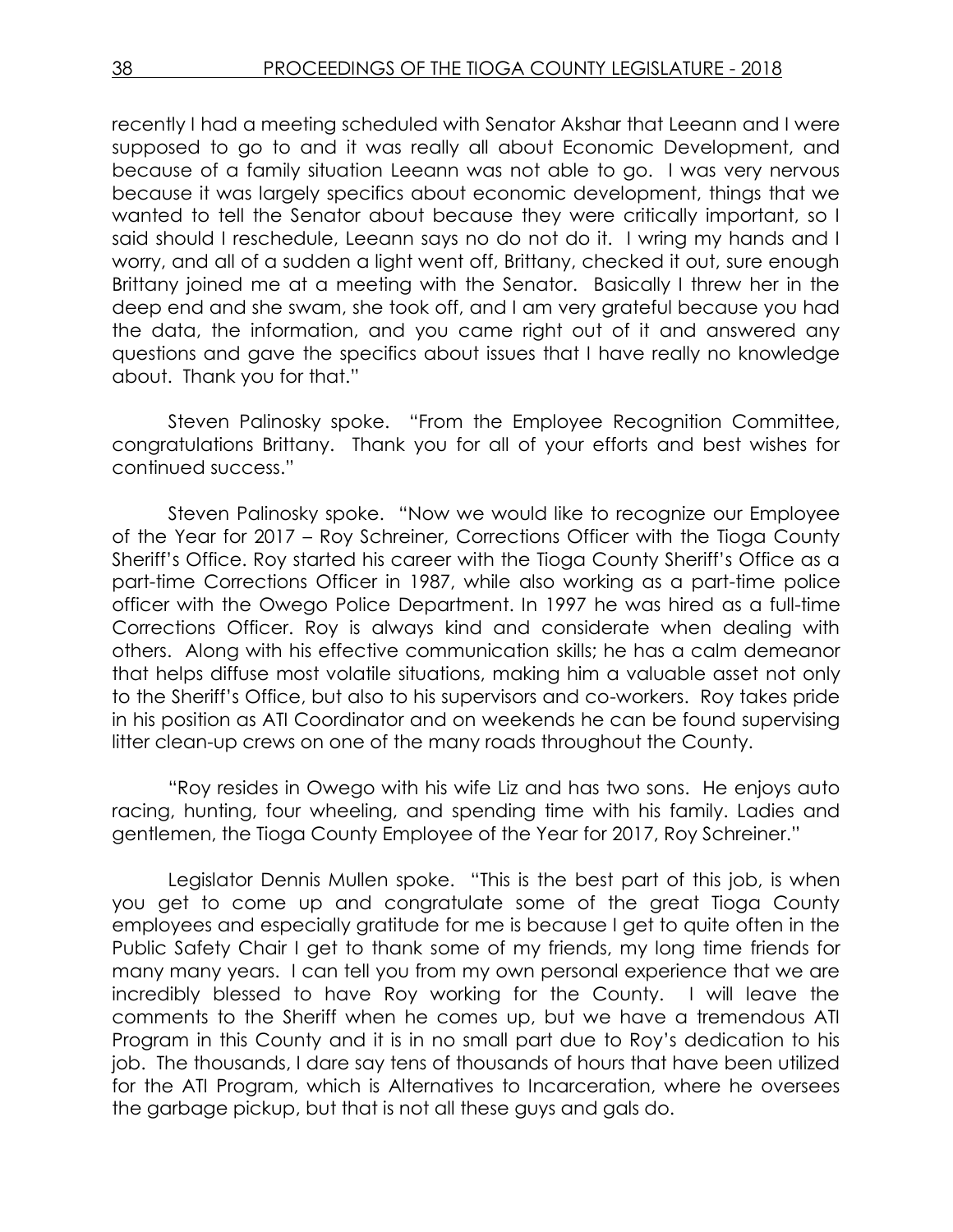"Roy has a tremendous impact on their lives, tremendous. Every quarter we have an ATI meeting and we get a little synopsis of a success story and every one of the ATI success stories, almost every single one of them the person is interviewed and they all bring up Roy's impact that he has had on them personally and how they want to change their life around and they want to make him proud. That is the truth. We get a snowstorm, those guys are working. There are not too many flat tires on the road going to Weitsman's because Roy has them out there with a magnet picking up the scrap from Weitsman's. He finds something for them to do. Our Fire trucks are clean, thank Roy. The Community kitchens are clean, thank Roy. The food banks are clean and painted, thank Roy. The Boys and Girls Club painted, leaves raked, thank Roy and his crew. He has a tremendous success rate with the ATI Program and I can tell you, we always talk about money and how much we save money, these people are not in jail learning how to be better criminals and costing us tens of thousands of dollars, and I can tell you at the end of your life all of us have to say have you made a difference, Roy does not have to worry about that. He has made a difference to everybody in his life sitting in this room and thousands of people that he has affected over the last 20+ years. Congratulations my friend. This is well deserved."

Sheriff Gary Howard spoke. "Just a couple of things. One, everybody knows and has heard what Roy has done with the ATI Program, which is unbelievable if you drive down the highway and see the bags of garbage along the road, you know Roy and his crew had been out. Everybody knows Roy about the ATI Program, but I want to give you a little insight of how we know Roy and what he does for the Sheriff's Office internally.

"Roy is a Firearms Instructor, he is an Emergency Vehicle Operation Course Instructor, he is a Basic Life Support CPR Instructor certified by the American Health Association, he is a Municipal Police General Topics Instructor, he is a Field Training Officer, he attended the Basic Corrections Course and certified. He also went to Corning Police Academy, he is also a Certified Police Officer. Those are just some of the things in our office that really you do not know about, but it is Roy. We have a phrase in our office, if something comes up and we need something done, we will sit around and go "what is Roy doing today?". That is the truth. Let's see if we can get Roy down here and take a look at this. He also handles our fixed assets. He is the quarter master for our whole Department to include our bullet proof vests and does all that, and up and beyond that he is a member of the Fire Department and past Assistant Chief of the Fire Department. I do not know if he ever goes home.

"I went through his file, he was Employee of the Second Quarter for 2007 and when I was in there, there is no less than 27 letters thanking from the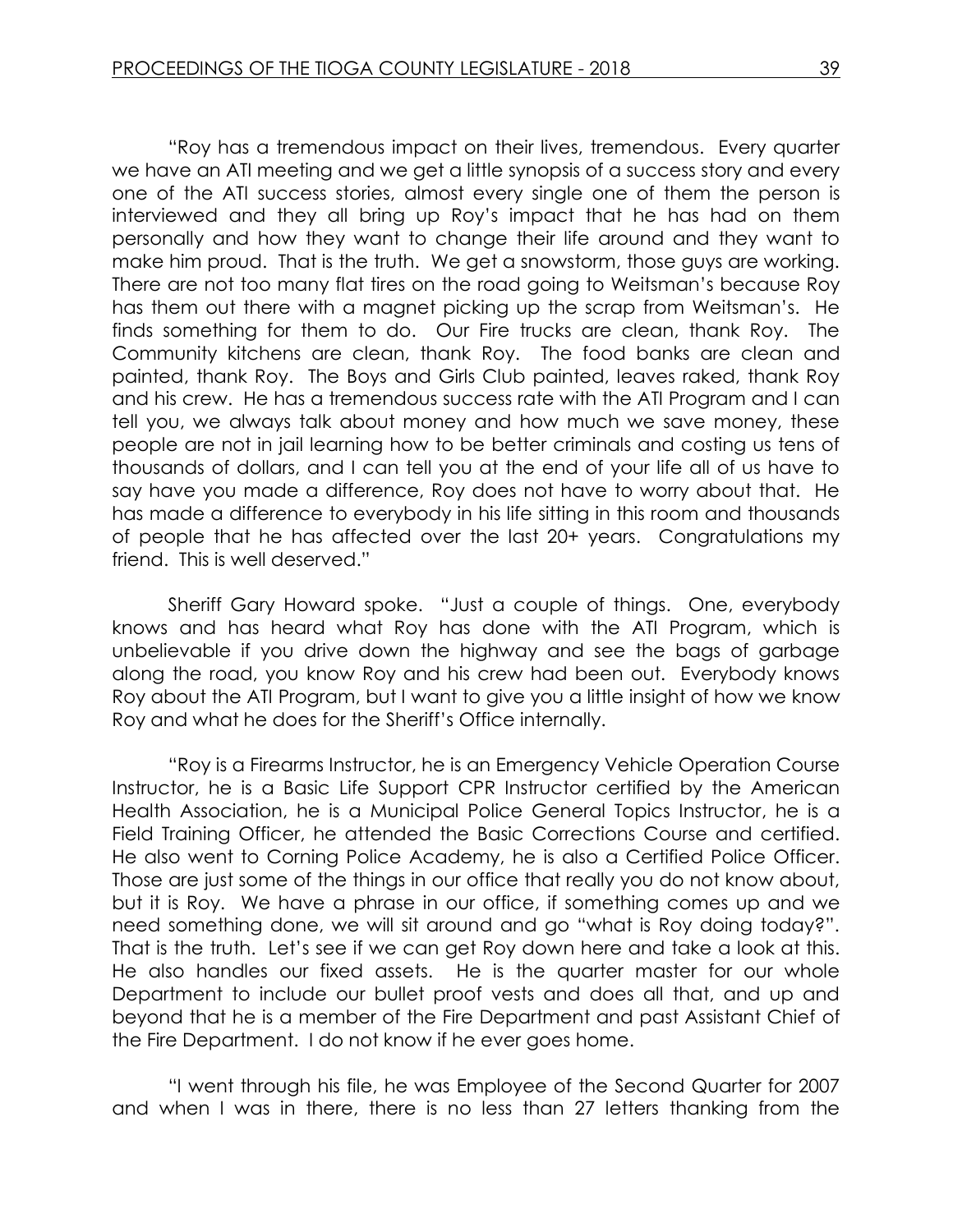community, from non-profit organizations for the work he has done and I did not count the cards that are in there because I said 27 is enough. He has received several awards from the Sheriff's Office, one being a lifesaving award where we had a Dispatcher have a heart attack and Roy performed CPR and kept him alive until he got to the hospital. The flood of 2011 I cannot say enough of what Roy did during that time in which he received a Unit Citation. There was another Unit Citation as you can see, this is his bullet proof vest, his awards. I cannot say enough about everything that he has done for the Sheriff's Office internally. What you really know of him is the ATI Program. It is just a small part of what he does and that is huge for the community. I think Tioga County should be very happy to have Roy as an employee. The Sheriff's Office is very lucky and I am very proud."

Roy Schreiner spoke. "I really really am honored to receive this extension of what has made me today based on how I was taught and this is just a great honor. Through the years I have just surrounded myself with a lot of really good people and important people that have made me who I am today and I have been inspired by a lot of people through my career. I love Tioga County and I love my family. Thank you."

Steven Palinosky spoke. "Once more from the Employee Recognition Committee, congratulations Roy. Thank you for all of your efforts and our best wishes for continued success. Thank you all."

Chair Sauerbrey noted the following Proclamation on Heart Health Month.

# **County of Tioga EXECUTIVE PROCLAMATION**

WHEREAS: Heart disease is the nation's number one and most expensive cause of death and is credited for 1 in 3 deaths in Tioga County; and

WHEREAS: Without intervention heart disease rates will increase and the American Heart Association estimates 40% of Americans will have cardiovascular disease by 2030; and

WHEREAS: Almost 50% of Americans have at least one risk factor for heart disease which includes high blood pressure, high cholesterol, smoking, diabetes, being overweight, poor diet, physical inactivity and excessive alcohol use; and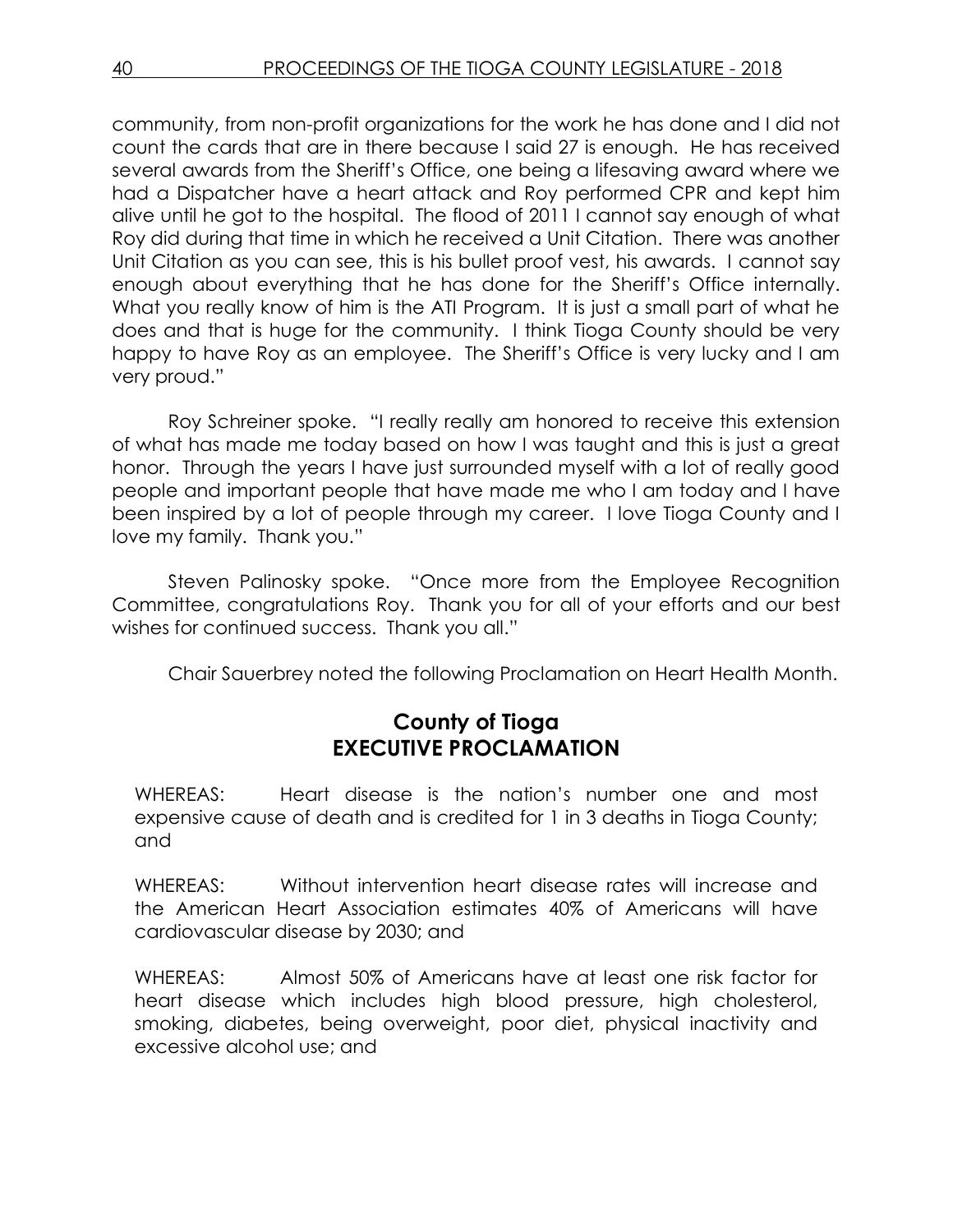WHEREAS: Tioga County Public Health promotes preventing heart disease by eating smart, adding color in your diet with fruits and vegetables, move more and be well by managing stress; therefore be it

RESOLVED: That the TIOGA COUNTY LEGISLATURE does hereby proclaim the month of February 2018 as

#### HEART HEALTH MONTH

and encourages all residents to consider lifestyle changes that can reduce the risk of heart disease.

There was no privilege of the floor.

Legislator Roberts made a motion to approve the minutes of January 2 and 16, 2018, seconded by Legislator Mullen, and carried.

Chair Sauerbrey stated that all Legislative Committees met this month and the minutes are or will be on file with the Clerk of the Legislature.

Legislator Standinger moved for the adoption of the following resolution, seconded by Legislator Monell.

| REFERRED TO: I       | HEALTH & HUMAN SERVICES COMMITTEE                                                |
|----------------------|----------------------------------------------------------------------------------|
| RESOLUTION NO. 31-18 | RE-APPOINT MEMBER TO THE TIOGA COUNTY<br><b>BOARD OF HEALTH</b><br>PUBLIC HEALTH |

WHEREAS: Section 344 of the Public Health Law requires that members of the Board of Health shall serve six (6) year staggered terms; and

WHEREAS: The appointed term for William H. Standinger III on the Board of Health expired 12/31/17; and

WHEREAS: Legislative representatives on the Board of Health serve only the length of their elected term; and

WHEREAS: William Standinger has agreed to serve for another term; therefore be it

RESOLVED: That William Standinger be re-appointed to the Tioga County Board of Health for a term of 1/1/2018 – 12/31/21.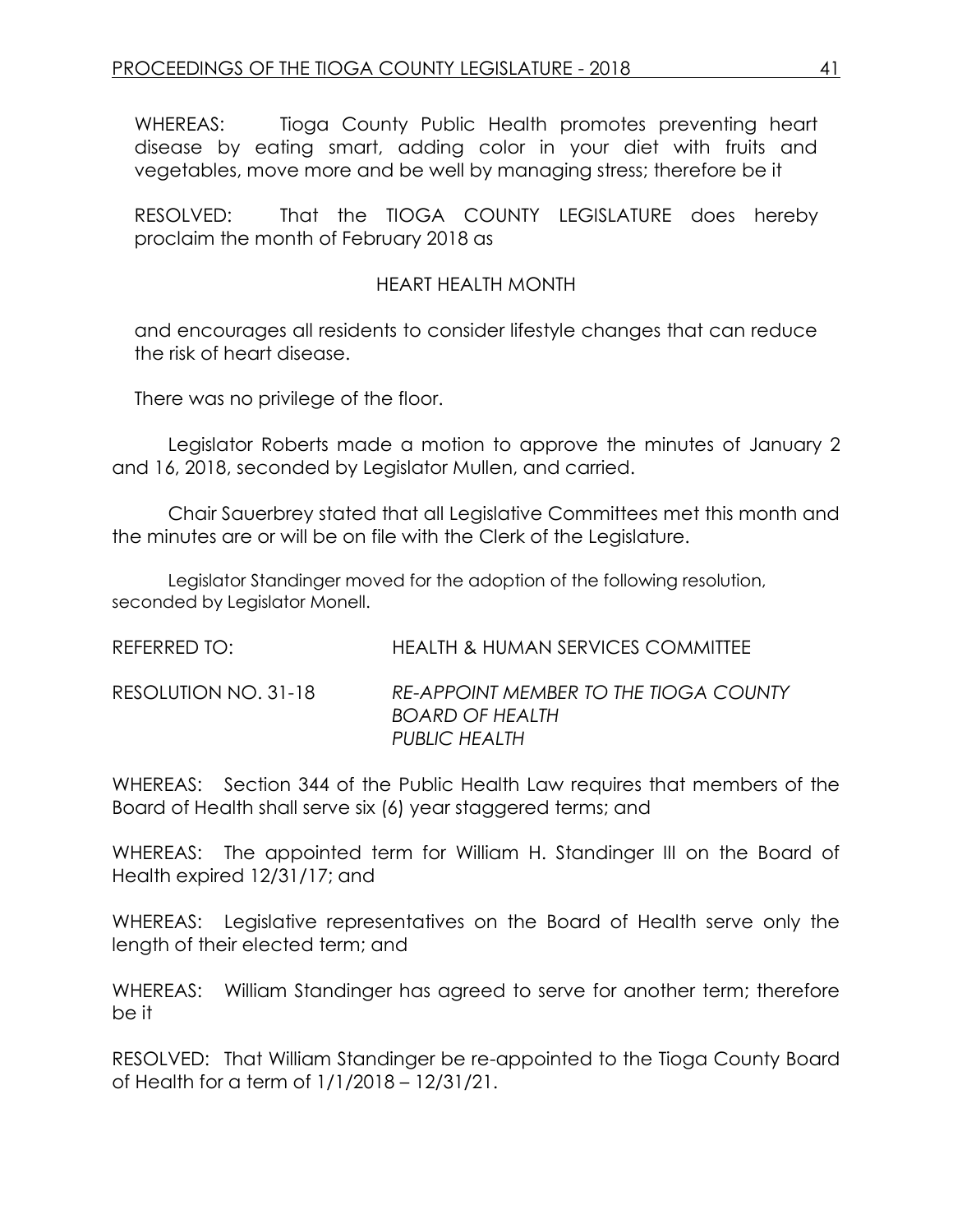ROLL CALL VOTE

Yes – Legislators Roberts, Standinger, Sullivan, Hollenbeck, Huttleston, Monell, Mullen, and Sauerbrey.

No – None.

Absent – Legislator Weston.

RESOLUTION ADOPTED.

Legislator Hollenbeck moved for the adoption of the following resolution, seconded by Legislator Monell.

| REFERRED TO:         | <b>AGRICULTURE COMMITTEE</b>                                                               |
|----------------------|--------------------------------------------------------------------------------------------|
| RESOLUTION NO. 32-18 | APPOINT MEMBER TO THE TIOGA COUNTY<br>AGRICULTURAL AND FARMLAND PROTECTION<br><b>BOARD</b> |

WHEREAS: The Agricultural & Farmland Protection Board member serving in the Agri-Business position, Gary Phelps, declined to serve again at the expiration of his term on 12/31/2017; and

WHEREAS: The Agricultural and Farmland Protection Board is desirous of filling this position and has found Howard Visscher of Visscher Auction and Realty willing to serve in this position; therefore be it:

RESOLVED: That the Tioga County Legislature hereby appoints Howard Visscher to the Agricultural and Farmland Protection Board in the Agri-Business position, replacing Gary Phelps, for a term of 2/13/2018 to 12/31/2021.

ROLL CALL VOTE

Yes – Legislators Roberts, Standinger, Sullivan, Hollenbeck, Huttleston, Monell, Mullen, and Sauerbrey.

No – None.

Absent – Legislator Weston.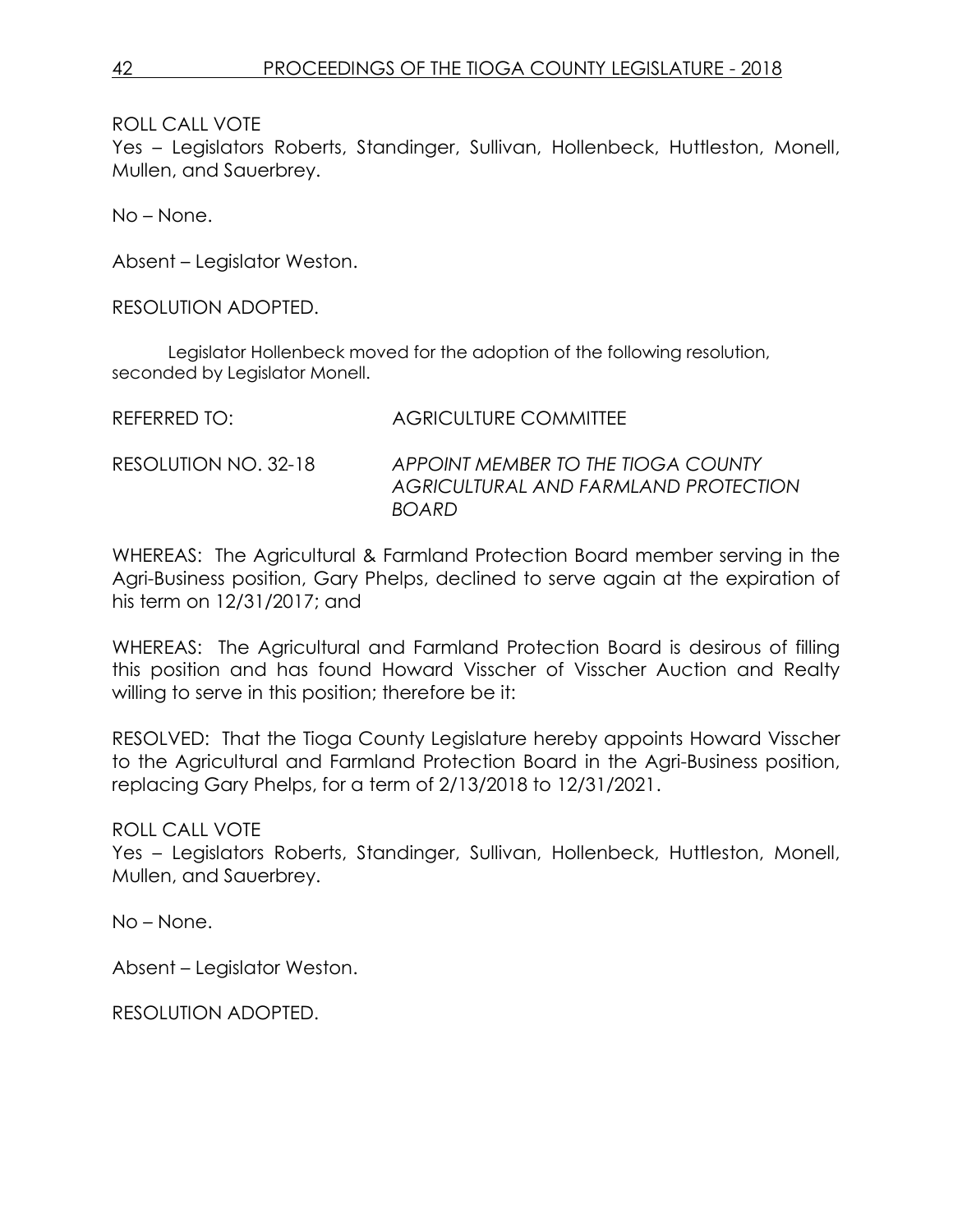Legislator Sullivan moved for the adoption of the following resolution, seconded by Legislator Mullen.

| REFERRED TO:         | LEGISLATIVE WORK SESSION                          |
|----------------------|---------------------------------------------------|
| RESOLUTION NO. 33-18 | <b>REAPPOINT MEMBER</b><br><b>BOARD OF ETHICS</b> |

WHEREAS: Craig Jochum's term on the Board of Ethics expires March 31, 2018; and

WHEREAS: Mr. Jochum has agreed to serve a second term on the Board of Ethics; therefore be it

RESOLVED: That Craig Jochum is hereby reappointed to the Board of Ethics for a term commencing April 1, 2018 and ending March 31, 2021.

ROLL CALL VOTE Yes – Legislators Roberts, Standinger, Sullivan, Hollenbeck, Huttleston, Monell, Mullen, and Sauerbrey.

No – None.

Absent – Legislator Weston.

RESOLUTION ADOPTED.

Legislator Roberts moved for the adoption of the following resolution, seconded by Legislator Sullivan.

REFERRED TO: LEGISLATIVE WORK SESSION

RESOLUTION NO. 34-18 *REAPPOINT MEMBER BOARD OF ETHICS* 

WHEREAS: Stuart Yetter's term on the Board of Ethics expires March 31, 2018; and

WHEREAS: Mr. Yetter has agreed to serve a second term on the Board of Ethics; therefore be it

RESOLVED: That Stuart Yetter is hereby reappointed to the Board of Ethics for a term commencing April 1, 2018 and ending March 31, 2021.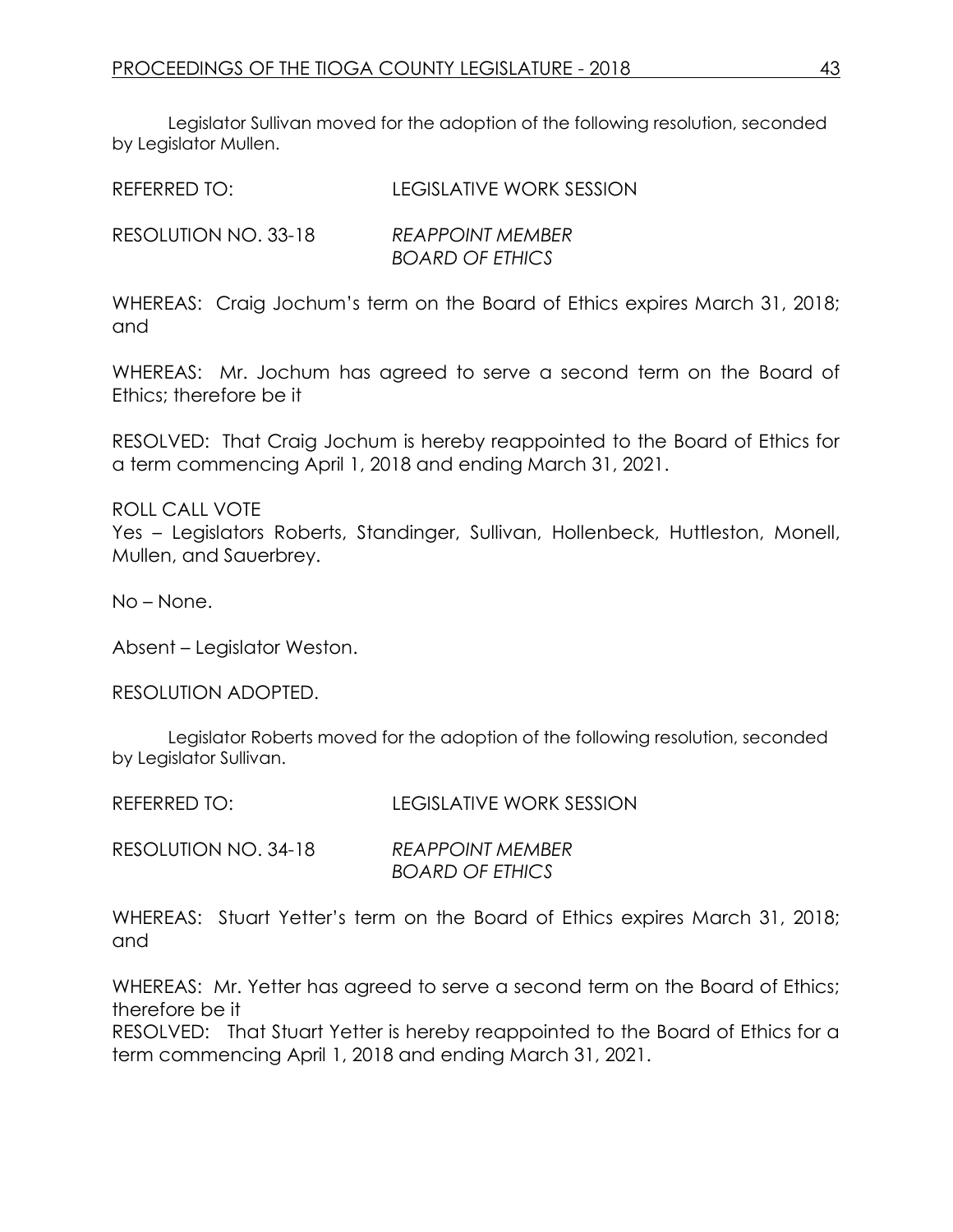ROLL CALL VOTE

Yes – Legislators Roberts, Standinger, Sullivan, Hollenbeck, Huttleston, Monell, Mullen, and Sauerbrey.

No – None.

Absent – Legislator Weston.

RESOLUTION ADOPTED.

Legislator Standinger moved for the adoption of the following resolution, seconded by Legislator Roberts.

| REFERRED TO:         | <b>HEALTH &amp; HUMAN SERVICES COMMITTEE</b>                              |
|----------------------|---------------------------------------------------------------------------|
| RESOLUTION NO. 35-18 | <b>RESOLUTION APPOINTING</b><br>NEW MEMBER TO COMMUNITY<br>SERVICES BOARD |

WHEREAS: John Holton, Sr. has agreed to become a new member; and

WHEREAS: The Community Services Board has recommended John's appointment; and

WHEREAS: Section Article 41.11 (d) of the Mental Hygiene Law allows counties to determine the length of term of Community Services Board members; therefore be it

RESOLVED: That John Holton, Sr. be appointed a new member to the Community Services Board, for term starting April 1, 2018 and ending March 31, 2022.

ROLL CALL VOTE

Yes – Legislators Roberts, Standinger, Sullivan, Hollenbeck, Huttleston, Monell, Mullen, and Sauerbrey.

No – None.

Absent – Legislator Weston.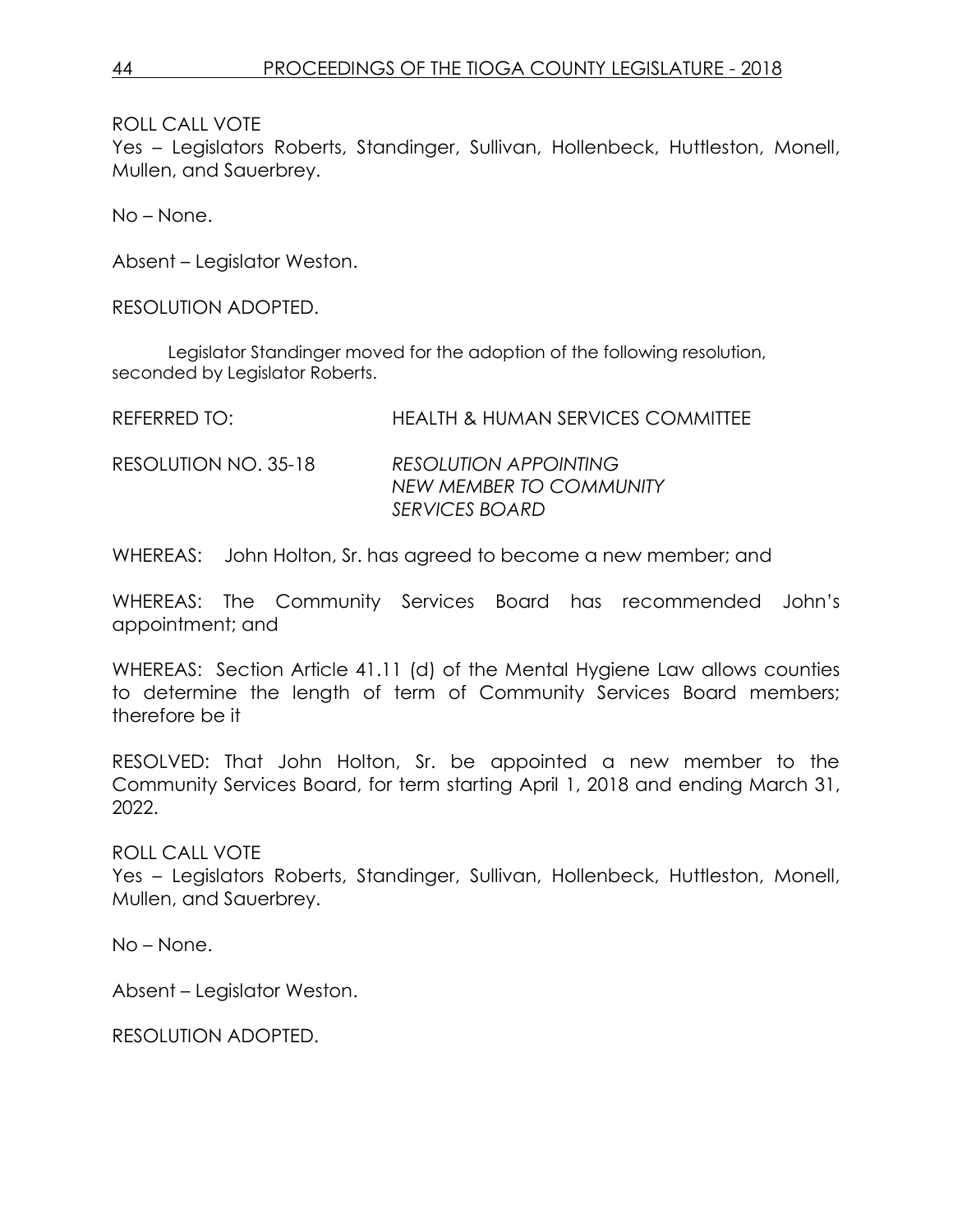Legislator Roberts moved for the adoption of the following resolution, seconded by Legislator Hollenbeck.

| REFERRED TO:         | ED&P COMMITTEE<br>AG COMMITTEE                                         |
|----------------------|------------------------------------------------------------------------|
| RESOLUTION NO. 36-18 | SET PUBLIC HEARING FOR 2018 ANNUAL<br>AGRICULTURAL DISTRICT INCLUSIONS |

WHEREAS: The Tioga County Legislature, as per resolution 296-03 designated January 2<sup>nd</sup> through January 31<sup>st</sup> as the official annual enrollment period for inclusion of viable agricultural properties in agricultural districts as required by §303-B of the NYS Agricultural and Markets Law 25-AA; and

WHEREAS: Tioga County Planning has received requests for inclusion of land in agricultural districts and said law requires that the Tioga County Legislature hold a public hearing before making a decision on inclusion of lands; therefore be it:

RESOLVED: That the Tioga County Legislature will hold a public hearing on requests of inclusion of viable agricultural land in agricultural districts received within the designated time period in 2018 on March 8<sup>th</sup>, 2018 at 1:00 PM in the Legislative Conference Room of the Ronald E. Dougherty County Office Building, 56 Main Street, Owego, NY.

ROLL CALL VOTE

Yes – Legislators Roberts, Standinger, Sullivan, Hollenbeck, Huttleston, Monell, Mullen, and Sauerbrey.

No – None.

Absent – Legislator Weston.

RESOLUTION ADOPTED.

Legislator Standinger moved for the adoption of the following resolution, seconded by Legislator Sullivan.

| REFERRED TO:         | HEALTH & HUMAN SERVICES COMMITTEE<br><b>FINANCE COMMITTEE</b>    |
|----------------------|------------------------------------------------------------------|
| RESOLUTION NO. 37-18 | APPROPRIATION OF FUNDS AND<br>AMEND 2018 BUDGET<br>PUBLIC HEALTH |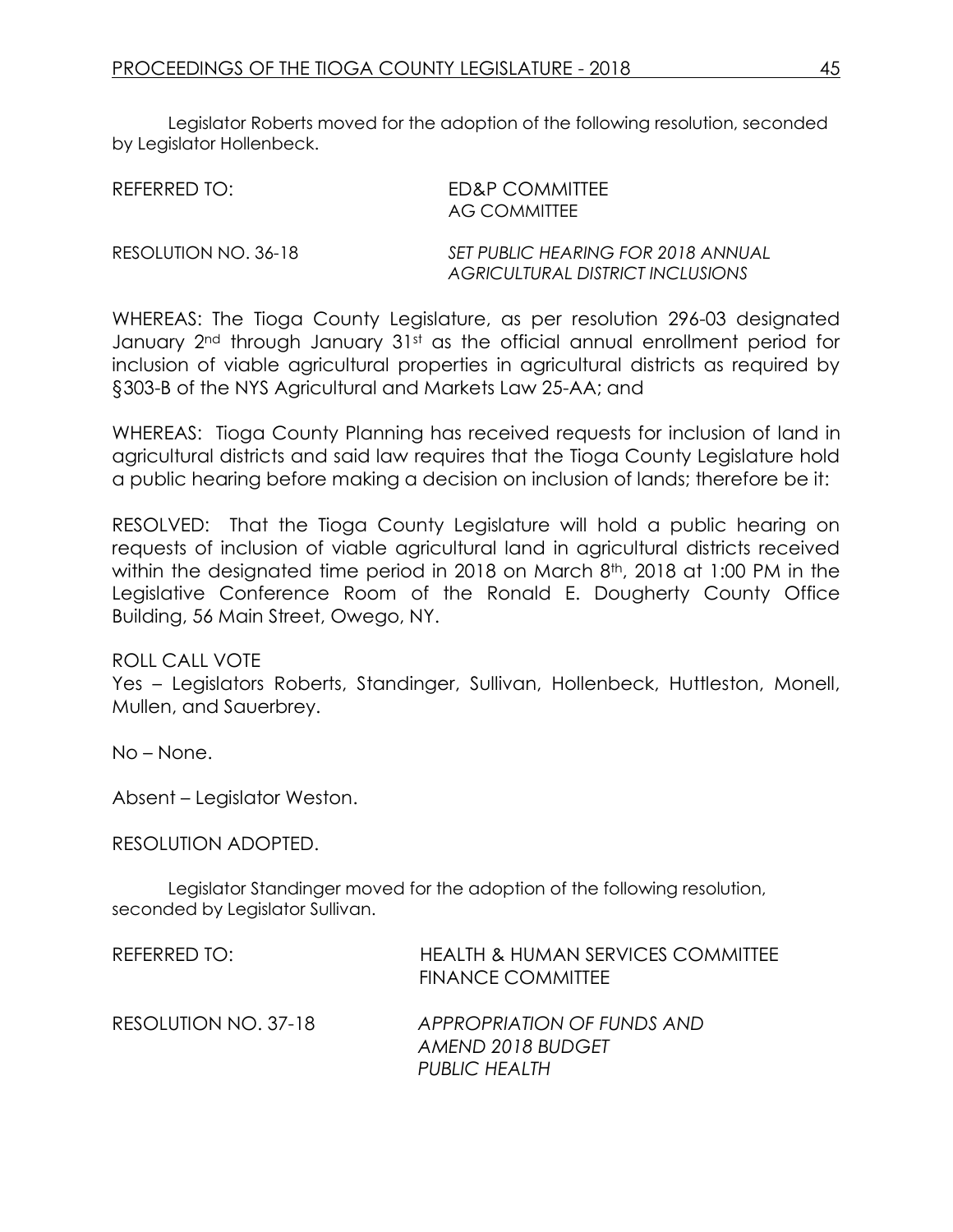WHEREAS: New York State Child Passenger Safety Program funding has been awarded to the Tioga County Public Health Department; and

WHEREAS: The funding is specifically designated for the purchase of program deliverables; and

WHEREAS: Appropriation of Funds requires Legislative approval; therefore be it

RESOLVED: That the 2018 budget be amended and funding be appropriated as follows:

|     | From: A4053 434011 State Aid | \$5,000 |
|-----|------------------------------|---------|
| To: | A4053 540640 Supplies        | \$5,000 |

ROLL CALL VOTE

Yes – Legislators Roberts, Standinger, Sullivan, Hollenbeck, Huttleston, Monell, Mullen, and Sauerbrey.

No – None.

Absent – Legislator Weston.

RESOLUTION ADOPTED.

Legislator Standinger moved for the adoption of the following resolution, seconded by Legislator Sullivan.

| REFERRED TO:         | HEALTH & HUMAN SERVICES COMMITTEE<br>FINANCE COMMITTEE |
|----------------------|--------------------------------------------------------|
| RESOLUTION NO. 38-18 | APPROPRIATION OF FUNDS AND<br>AMEND 2018 BUDGET        |
|                      | <b>PUBLIC HEALTH</b>                                   |

WHEREAS: Tioga County Public Health has been awarded additional grant funding from the New York State Department of Health: and

WHEREAS: The funding is designated for the purchase of approved program related deliverables; and

WHEREAS: Appropriation of Funds requires Legislative approval; therefore be it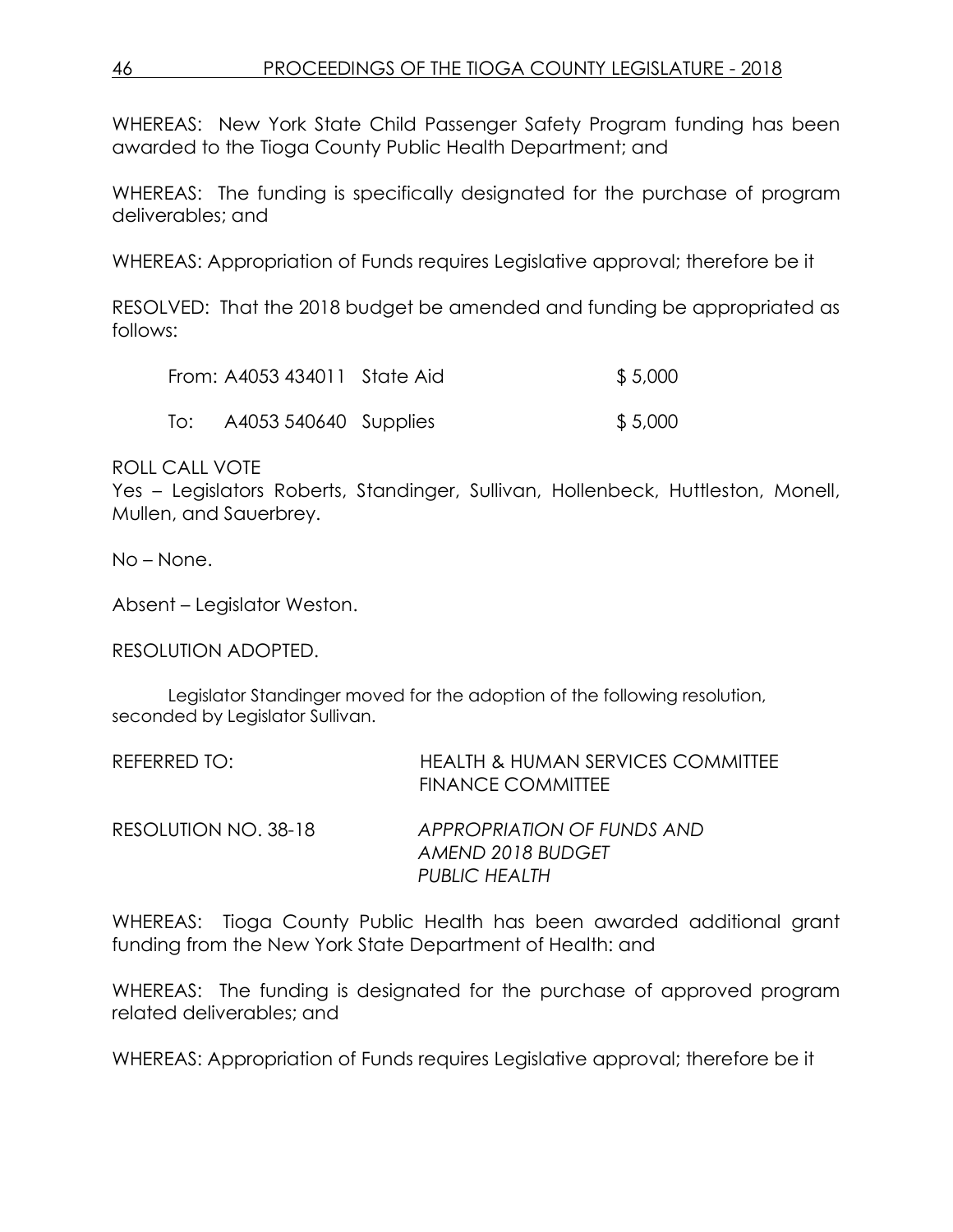RESOLVED: That the 2018 budget be amended and funding be appropriated as follows:

| From: A4011 434010 State Aid | \$2,694 |
|------------------------------|---------|
| To: A4011 540640 Supplies    | \$2,694 |

ROLL CALL VOTE

Yes – Legislators Roberts, Standinger, Sullivan, Hollenbeck, Huttleston, Monell, Mullen, and Sauerbrey.

No – None.

Absent – Legislator Weston.

RESOLUTION ADOPTED.

Legislator Standinger moved for the adoption of the following resolution, seconded by Legislator Sullivan.

| REFERRED TO:         | <b>HEALTH &amp; HUMAN SERVICES COMMITTEE</b><br><b>FINANCE COMMITTEE</b>                                                |
|----------------------|-------------------------------------------------------------------------------------------------------------------------|
| RESOLUTION NO. 39-18 | ACCEPT COMMUNITY DEVELOPMENT BLOCK<br>GRANT AND APPROPRIATION OF FUNDS AND<br>AMEND 2018 BUDGET<br><b>PUBLIC HEALTH</b> |

WHEREAS: Tioga County has been awarded funding from New York Housing Trust Fund in the form of a Community Development Block Grant; and

WHEREAS: The funding is specifically designated for the acquisition of a mobile dental vehicle; and

WHEREAS: Acceptance of the award requires Legislative approval; and

WHEREAS: Appropriation of Funds requires Legislative approval; therefore be it

RESOLVED: That Tioga County accepts the award from the Community Development Block Grant; and be it further

RESOLVED: That the 2018 budget be amended and funding be appropriated as follows: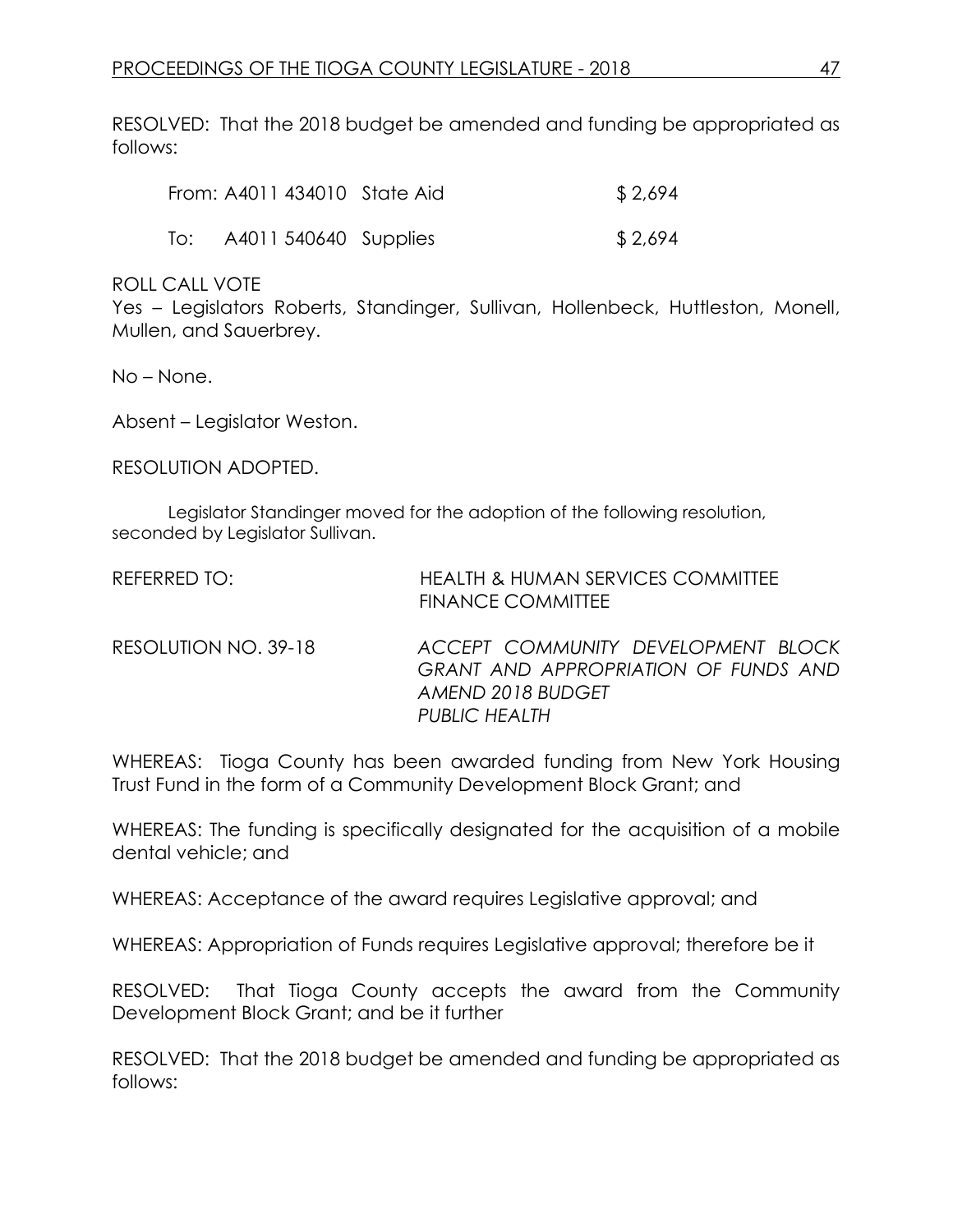From:

H4064 444011 Federal Aid: Dental Services \$300,000

To:

H4064 520130 Dental Services: Equipment (not car) \$300,000

ROLL CALL VOTE

Yes – Legislators Roberts, Standinger, Sullivan, Hollenbeck, Huttleston, Monell, Mullen, and Sauerbrey.

No – None.

Absent – Legislator Weston.

RESOLUTION ADOPTED.

Legislator Standinger moved for the adoption of the following resolution, seconded by Legislator Sullivan.

| REFERRED TO:         | <b>HEALTH &amp; HUMAN SERVICES COMMITTEE</b><br><b>FINANCE COMMITTEE</b>                                                    |
|----------------------|-----------------------------------------------------------------------------------------------------------------------------|
| RESOLUTION NO. 40-18 | ACCEPT APPALACHIAN REGIONAL<br>COMMISSION AWARD AND APPROPRIATION<br>OF FUNDS AND AMEND 2018 BUDGET<br><b>PUBLIC HEALTH</b> |

WHEREAS: Tioga County has been awarded funding from the Appalachian Regional Commission; and

WHEREAS: The funding is specifically designated for the acquisition of a mobile dental vehicle; and

WHEREAS: Acceptance of the award requires Legislative approval; and

WHEREAS: Appropriation of Funds requires Legislative approval; therefore be it

RESOLVED: That Tioga County accepts the award from the Appalachian Regional Commission; and be it further

RESOLVED: That the 2018 budget be amended and funding be appropriated as follows: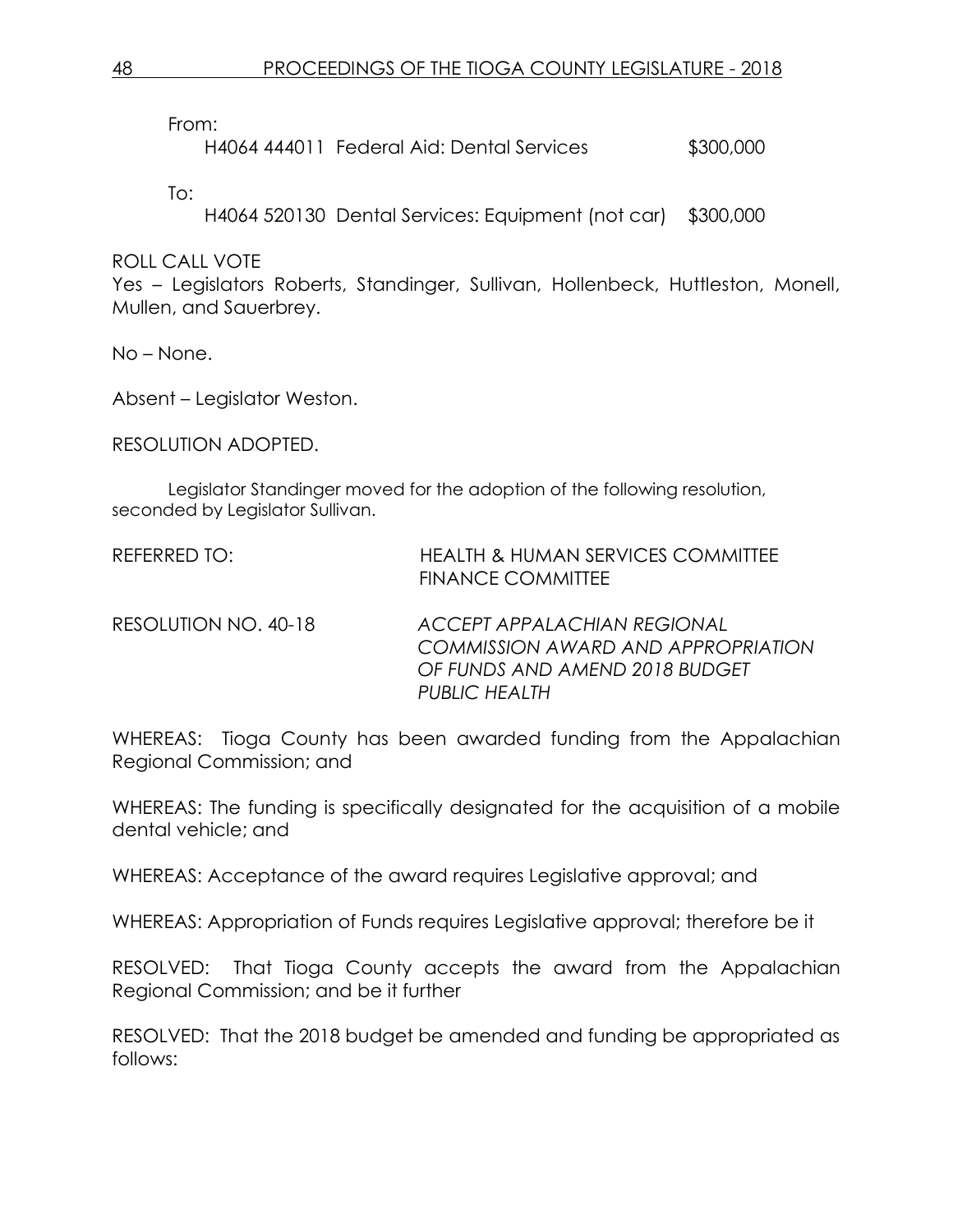From:

H4064 444011 Federal Aid: Dental Services \$150,000

To:

H4064 520130 Dental Services: Equipment (not car) \$150,000

Legislator Standinger spoke. "I think the Health Department has been very proactive in the dental van and this grant and the prior resolution grant will provide funds to secure a mobile unit to provide those services to the outlying areas in Tioga County, which is a good thing in my mind."

Legislator Mullen spoke. "I just want to second Legislator Standinger's comments. It is tremendous work and is a very much needed update, good work on that."

ROLL CALL VOTE Yes – Legislators Roberts, Standinger, Sullivan, Hollenbeck, Huttleston, Monell, Mullen, and Sauerbrey.

No – None.

Absent – Legislator Weston.

RESOLUTION ADOPTED.

Legislator Monell moved for the adoption of the following resolution, seconded by Legislator Hollenbeck.

| REFERRED TO:         | PUBLIC SAFETY COMMITTEE<br><b>FINANCE COMMITTEE</b>                                                                     |
|----------------------|-------------------------------------------------------------------------------------------------------------------------|
| RESOLUTION NO. 41-18 | AUTHORIZE ACCEPTANCE OF A 2017<br>NYS LEGISLATIVE GRANT (LG17-1393-<br>D00), APPROPRIATE FUNDS AND<br>AMEND 2018 BUDGET |

WHEREAS: The Sheriff applied and was awarded a NYS Legislative Grant (LG17-1393-D00) in the amount of \$20,000; and

WHEREAS: This funding must be utilized to procure a new police vehicle to be utilized in transporting prisoners and inmates; therefore be it

RESOLVED: That the Tioga County Legislature authorizes the acceptance of this award; and be it further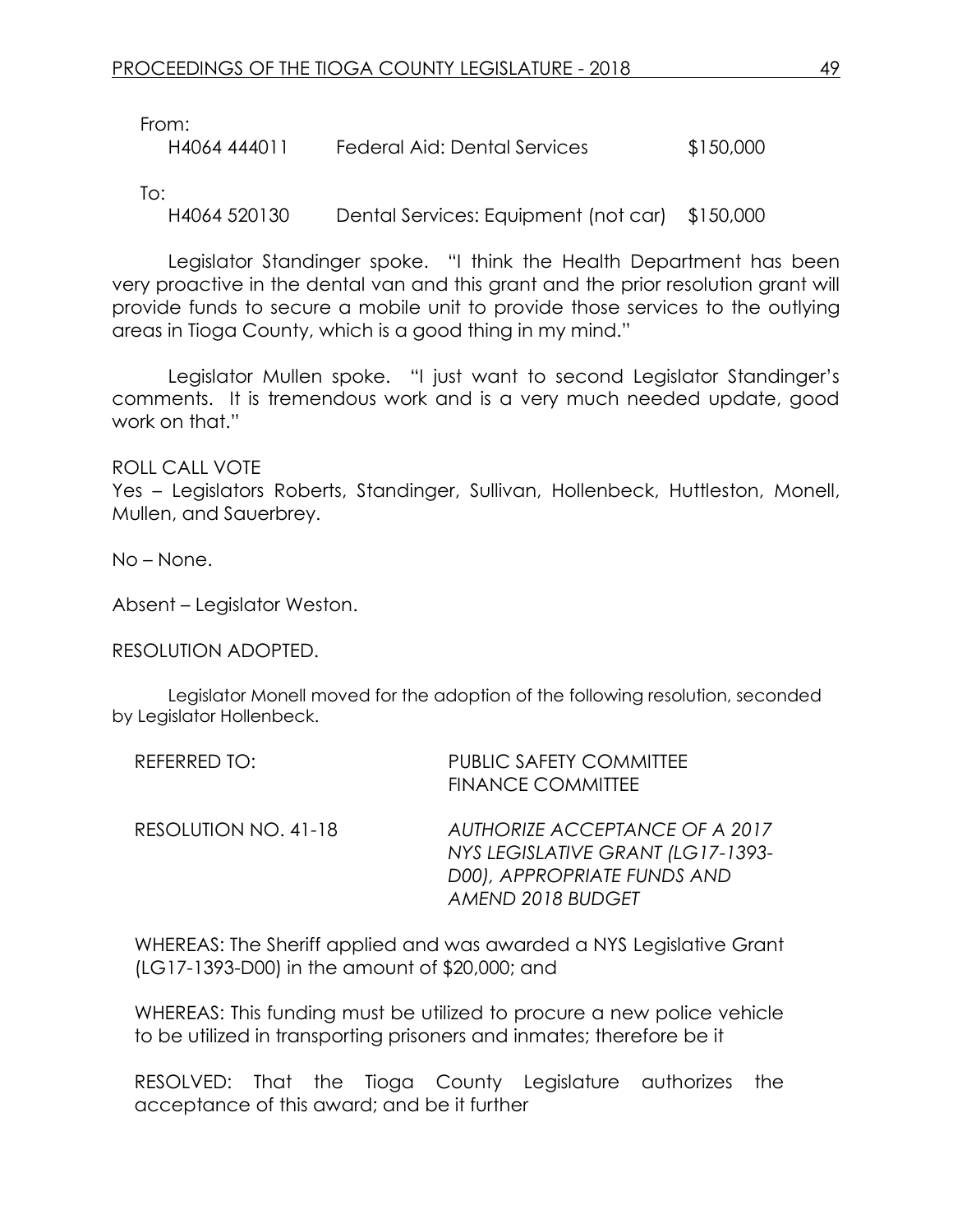RESOLVED: That the 2018 budget be modified and funds be appropriated to the following accounts:

Expense Account: H3110.521060 Sheriff - Car/Truck

Revenue Account: H3110.433952 Sheriff -State Aid

ROLL CALL VOTE

Yes – Legislators Roberts, Standinger, Sullivan, Hollenbeck, Huttleston, Monell, Mullen, and Sauerbrey.

No – None.

Absent – Legislator Weston.

RESOLUTION ADOPTED.

Legislator Roberts moved for the adoption of the following resolution, seconded by Legislator Monell.

| REFERRED TO:         | <b>FINANCE COMMITTEE</b><br>PUBLIC WORKS COMMITTEE                                              |
|----------------------|-------------------------------------------------------------------------------------------------|
| RESOLUTION NO. 42-18 | RE-ESTABLISH PRIOR YEAR 2017<br>PREVENTIVE MAINTENANCE BRIDGE<br><b>PROGRAM FOR 2018 BUDGET</b> |

WHEREAS: Prior Year Grants and Projects Fund need to be re-established for the remaining unspent balance as of year-end 2017 for purchase or completion in 2018; therefore be it

RESOLVED: That the following account and amounts are re-established and the 2018 budget is amended:

| <b>County Roads -Preventive Maintenance Bridge</b> | <b>Amount to Re-Establish</b> |
|----------------------------------------------------|-------------------------------|
| D5110 540050 County Roads -Bridge Projects         | \$248,397.00                  |
| D5110 445020 County Roads - Federal Aid            | \$198,718.00                  |
| D5110 435020 County Roads -State Aid               | \$30,000.00                   |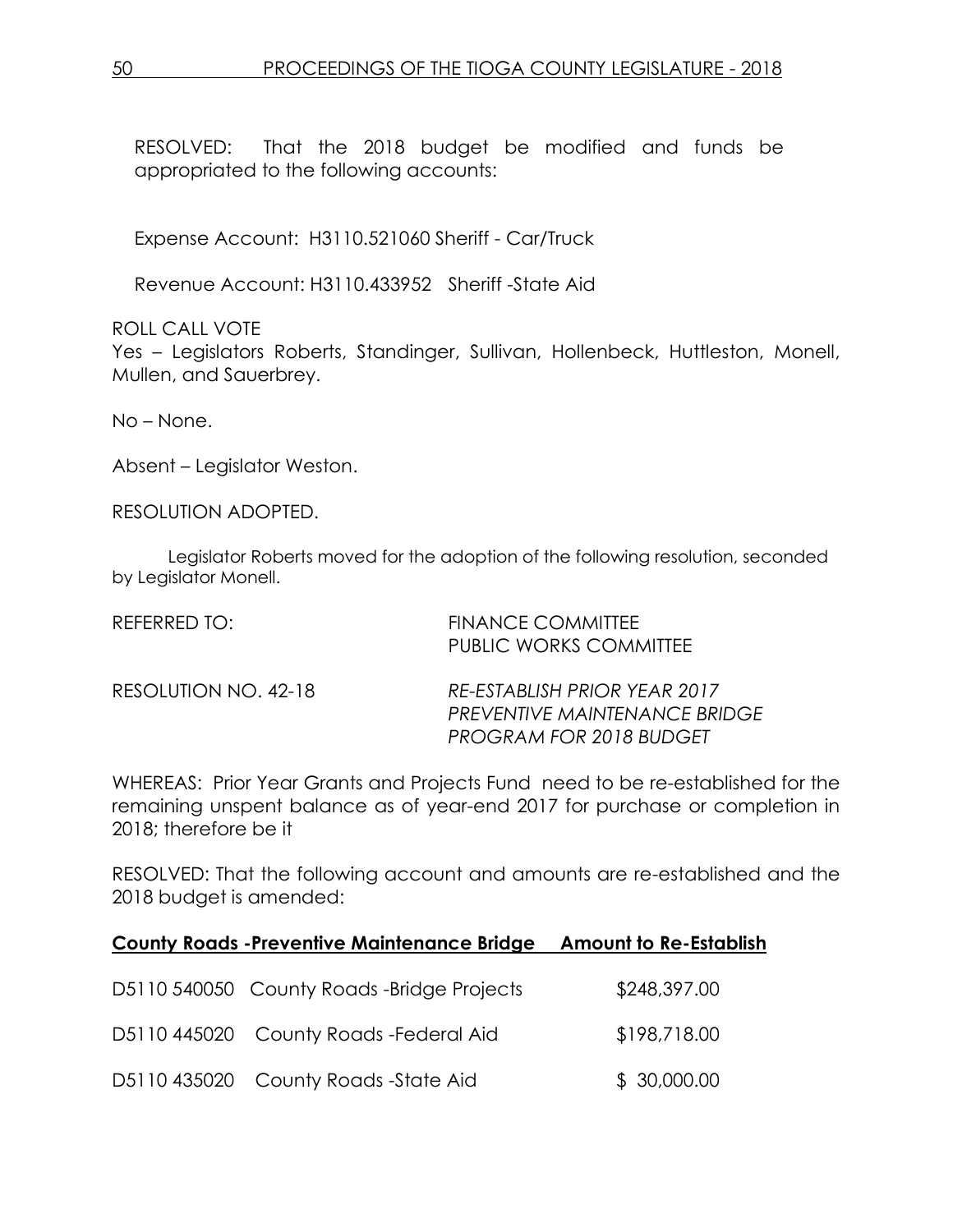And be it further

RESOLVED: That any applicable corresponding revenue sources or reserve account funds per prior Resolution shall also be re-established in the 2018 modified budget.

ROLL CALL VOTE Yes – Legislators Roberts, Standinger, Sullivan, Hollenbeck, Huttleston, Monell, Mullen, and Sauerbrey.

No – None.

Absent – Legislator Weston.

RESOLUTION ADOPTED.

Legislator Roberts moved for the adoption of the following resolution, seconded by Legislator Monell.

REFERRED TO: PUBLIC WORKS COMMITTEE

RESOLUTION NO. 43-18 *AUTHORIZING THE IMPLEMENTATION AND FUNDING IN THE FIRST INSTANCE 100% OF THE FEDERAL AID AND STATE "MARCHISELLI" PROGRAM-AID ELIGIBLE COSTS OF A TRANSPORTATION FEDERAL-AID PROJECT AND APPROPRIATING FUNDS*

WHEREAS: A project for the Tioga County Bridge Maintenance Program - Phase 3 - (FFY 17), PIN 9753.99 (the "Project") is eligible for funding under Title 23 US Code, as amended, that calls for the apportionment of the costs of such program to be borne at the ratio of 80% Federal funds and 20% non-Federal funds for the Preliminary Engineering/Design Work and the Construction and Construction Supervision work and at 100% Local Funds for the Construction Inspection work; and

WHEREAS: The County of Tioga desires to advance the Project by making a commitment of 100% of the Federal and non-Federal share of the costs of the Preliminary Engineering and Design work and the Construction and Construction Supervision and Inspection work;

NOW, THEREFORE, the Tioga County Legislature, duly convened does hereby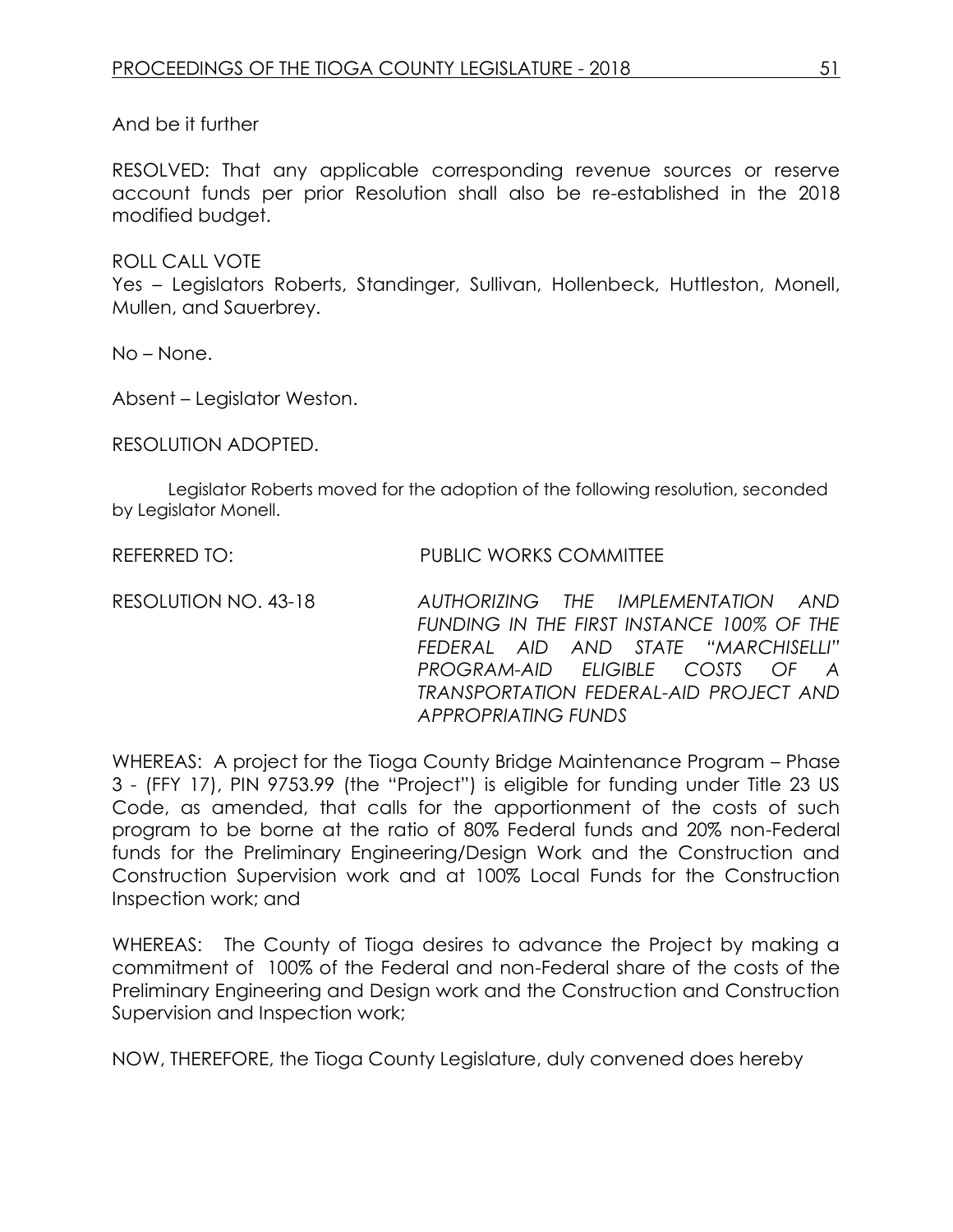RESOLVED: That the Tioga County Legislature hereby approves the abovesubject project; and it is hereby further

RESOLVED: That the Tioga County Legislature hereby authorize the County of Tioga to pay in the first instance 100% of the Federal and non-Federal share of the increased cost of the Preliminary Engineering/Design work and the cost of the Construction and Construction Supervision and Inspection work for the Project or portions thereof; and it is hereby further

RESOLVED: That the sum of \$288,397 is hereby appropriated from the Bridge Projects Account D5110 540050; and made available to cover the cost of participation in the above phase of the Project; and it is hereby further

RESOLVED: That in the event the full Federal and non-Federal share costs of the project exceeds the amount appropriated above, the Tioga County Legislature shall convene as soon as possible to appropriate said excess amount immediately upon notification by the New York State Department of Transportation thereof, and it is hereby further

RESOLVED: That the Chair of the Tioga County Legislature be and is hereby authorized to execute all necessary Agreements, certifications or reimbursement requests for Federal Aid and/or Marchiselli Aid on behalf of the County of Tioga with the New York State Department of Transportation in connection with the advancement or approval of the Project and providing for the administration of the Project and the municipality's first instance funding of project costs and permanent funding of the local share of federal-aid and state-aid eligible Project costs and all Project costs within appropriations therefore that are not so eligible, and it is hereby further

RESOLVED: That a certified copy of this resolution be filed with the New York State Commissioner of Transportation by attaching it to any necessary Agreement in connection with the Project, and it is hereby further

RESOLVED: That this Resolution shall take effect immediately.

## ROLL CALL VOTE

Yes – Legislators Roberts, Standinger, Sullivan, Hollenbeck, Huttleston, Monell, Mullen, and Sauerbrey.

No – None.

Absent – Legislator Weston.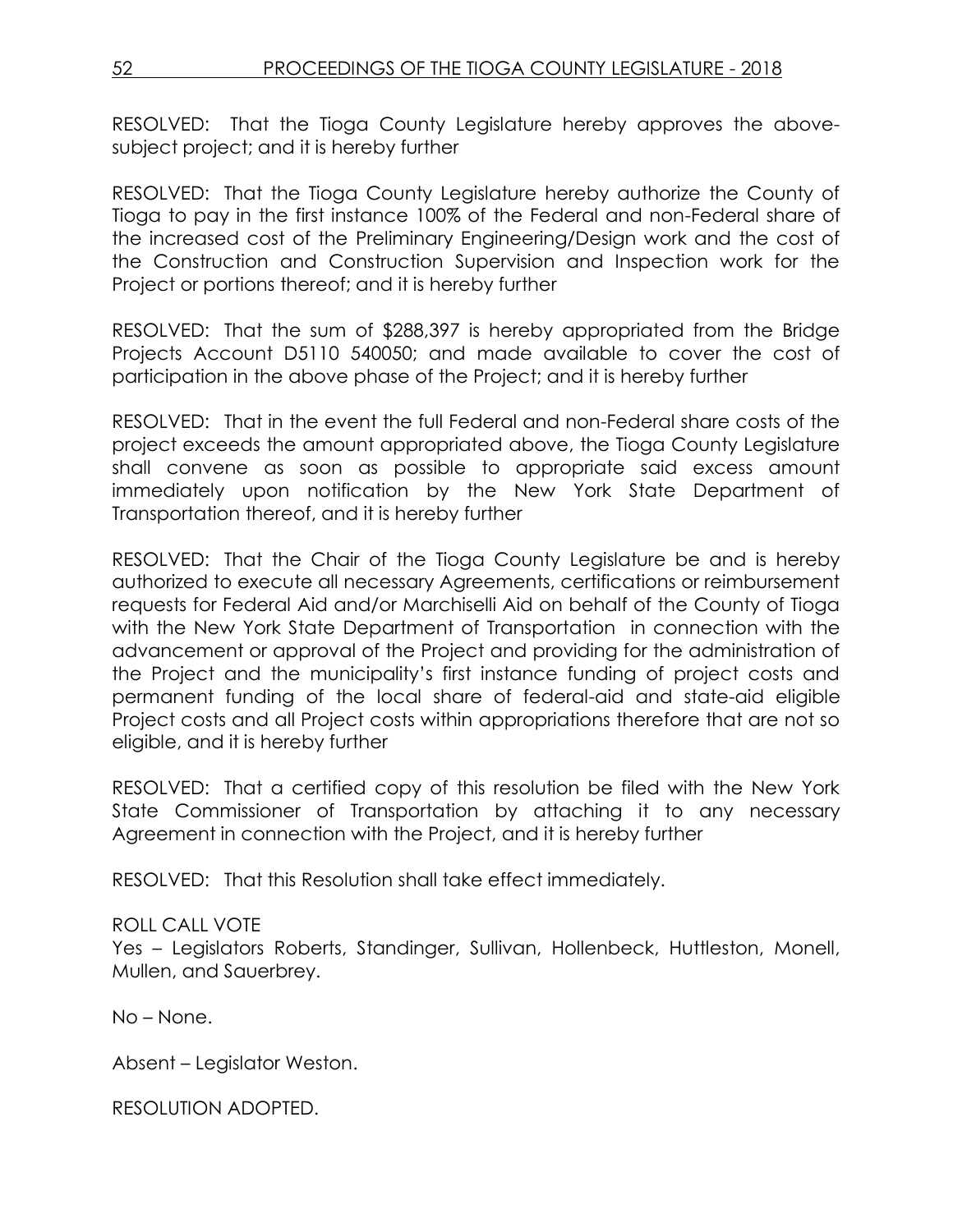Legislator Monell moved for the adoption of the following resolution, seconded by Legislator Hollenbeck.

REFERRED TO: FINANCE/LEGAL

RESOLUTION NO. 44-18 *APPLY FOR INDIGENT LEGAL SERVICES GRANT*

WHEREAS: The New York State Office Of Indigent Legal Services has made available to Tioga County a three year, non-competitive grant totaling \$123,804.00 to improve the quality of Indigent legal services provided under Article 18-B of the County Law; and

WHEREAS: Tioga County realizes the importance of providing quality representation to indigent individuals; and

WHEREAS: The grant funds will be used:

- 1. To fully fund the position of Part-Time Paralegal plus Fringe for the Public Defender's Office.
- 2. To partially fund the positions listed below plus a portion of Fringe:
	- 1. Chief Public Defender
	- 2. Family Court Public Defender
	- 3. Part-time First Assistant Public Defender
	- 4. Part-time Second Assistant Public Defender
	- 5. Part-time Secretary for the Public Defender
- 3. To fund the on-line research tool for the Public Defender's Office.
- 4. To fund the annual support for the PD CMS system.
- 5. To partially fund Investigative, Expert Witness, Transcripts, Training, Books for the Public Defender's Office.

Therefore be it

RESOLVED: That the Assigned Counsel Administrator be authorized to submit the appropriate grant application for the purpose of securing this funding.

## ROLL CALL VOTE

Yes – Legislators Roberts, Standinger, Sullivan, Hollenbeck, Huttleston, Monell, Mullen, and Sauerbrey.

No – None.

Absent – Legislator Weston.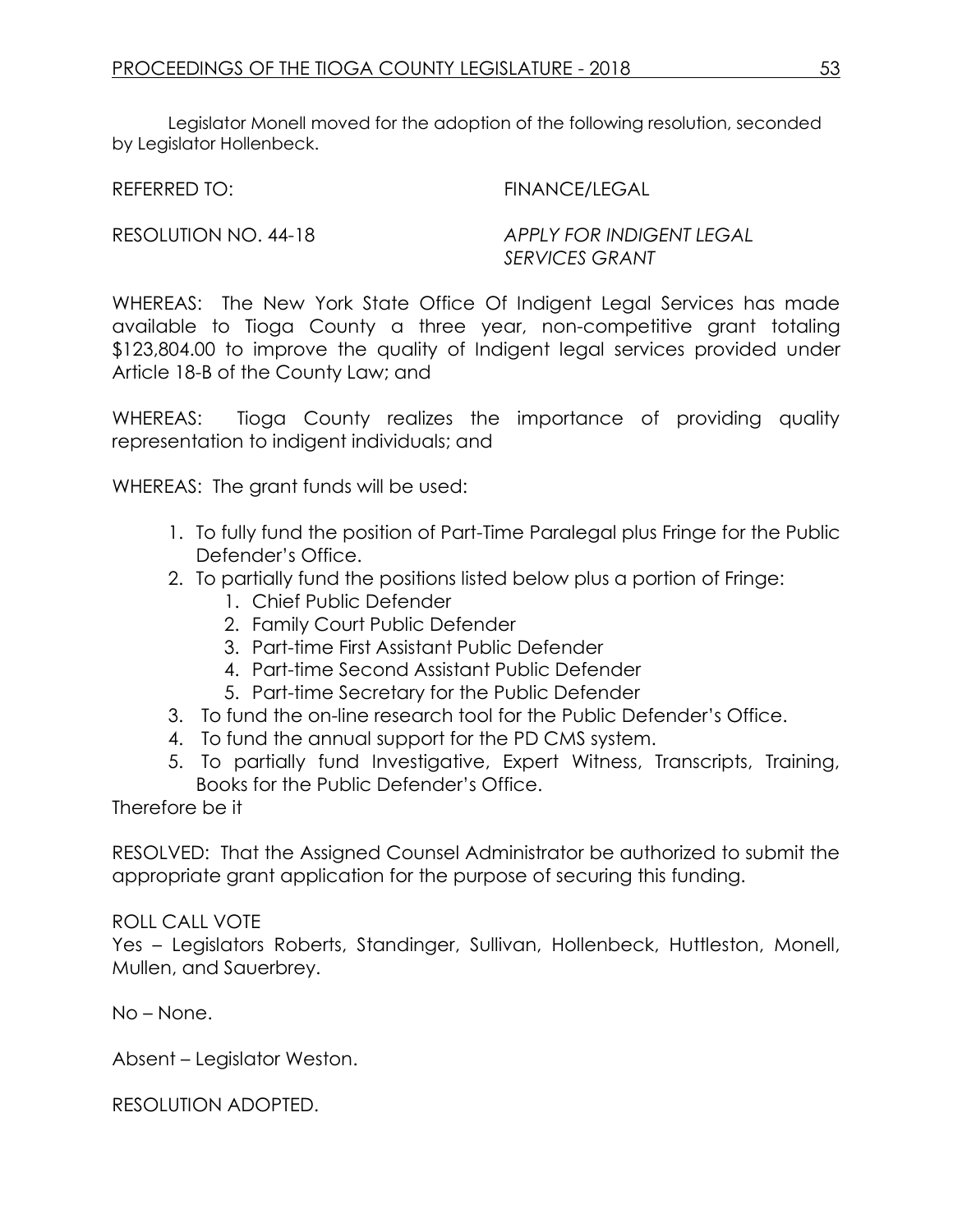Legislator Monell moved for the adoption of the following resolution, seconded by Legislator Mullen.

REFERRED TO: FINANCE COMMITTEE RESOLUTION NO. 45-18 *ERRONEOUS ASSESSMENT TOWN OF BARTON*

WHEREAS: An application for Corrected Tax Roll for the year 2018 indicates that parcel #1763 in the Town of Barton assessed to Richard L Casterline & Donna Casterline on the 2018 tax roll of the Town of Barton is erroneous in that the incorrect veterans exemption 41131 was applied instead of the correct veterans exemption 41001; be it therefore

RESOLVED: That a refund be issued to Richard L Casterline & Donna Casterline by the Town of Barton Tax Collector as follows:

|                    | Original Bill #234 | Corrected Bill #234 |
|--------------------|--------------------|---------------------|
| County             | 315.47             |                     |
| Recycle            | 17.01              |                     |
| Town Wide          | 68.23              |                     |
| <b>Barton Fire</b> | 77.74              | 77.74               |
| <b>Total</b>       | 478.45             | 77.74               |

And be it further

RESOLVED: That the erroneous town tax of \$68.23 be charged back to the Town of Barton; and be it further

RESOLVED: That the erroneous solid waste tax of \$17.01 be charged back to the Solid Waste Fund; and be it further

RESOLVED: That the erroneous county tax of \$315.47 be charged to the proper account in the records of the County Treasurer.

## ROLL CALL VOTE

Yes – Legislators Roberts, Standinger, Sullivan, Hollenbeck, Huttleston, Monell, Mullen, and Sauerbrey.

No – None.

Absent – Legislator Weston.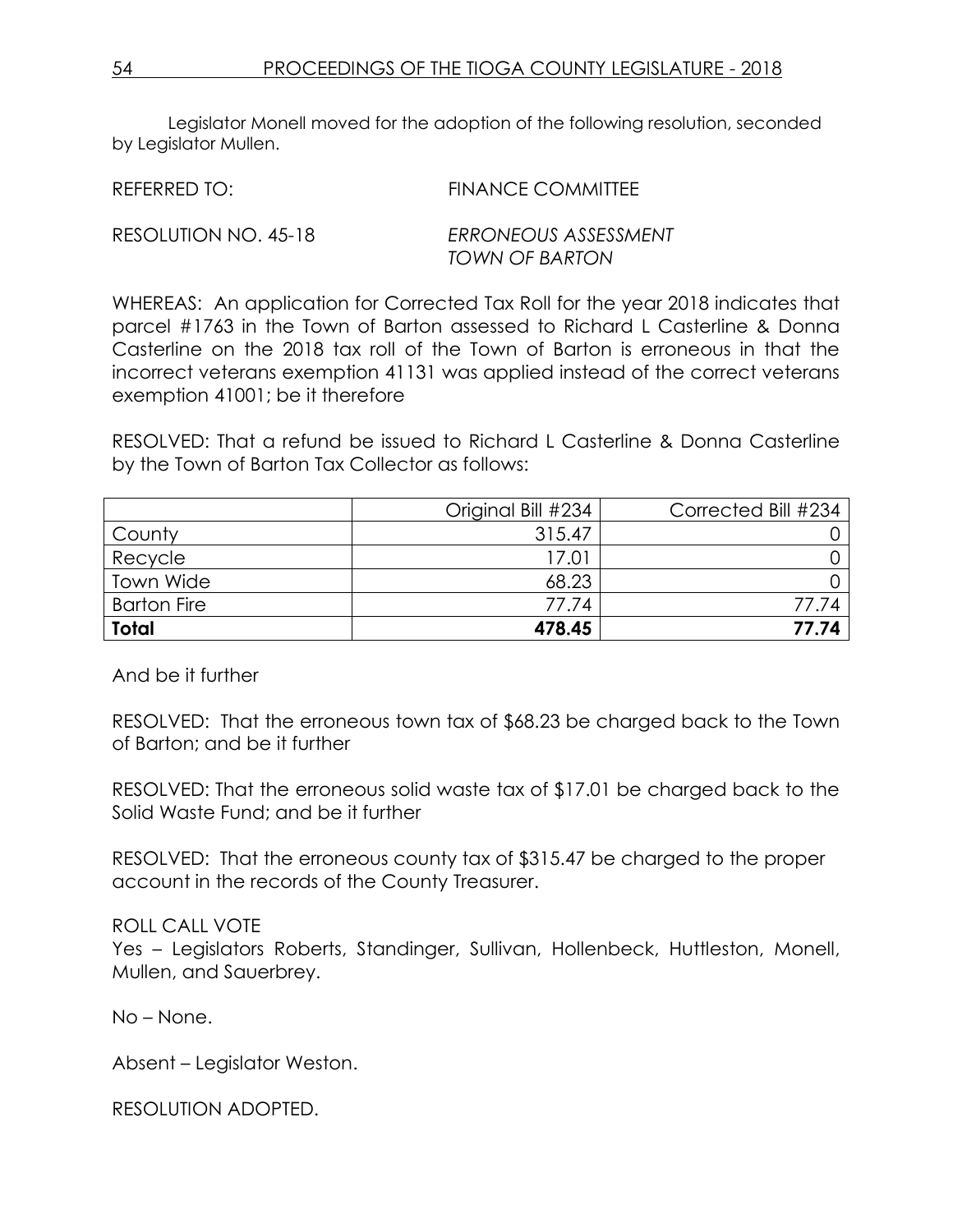Legislator Monell moved for the adoption of the following resolution, seconded by Legislator Sullivan.

REFERRED TO: FINANCE COMMITTEE

RESOLUTION NO. 46-18 *ERRONEOUS ASSESSMENT TOWN OF TIOGA*

WHEREAS: An application for Corrected Tax Roll for the year 2018 indicates that parcel #825 in the Town of Tioga assessed to Pebble Hill Mobile Home Park on the 2018 tax roll of the Town of Tioga is erroneous in that on January 9, 2018 Hon. Ferris D. Lebous, State of New York Supreme Court Justice, ordered a corrected assessed taxable value of \$40,000.00 for the apportioned parcel #825B. The apportioned parcel #825B belongs to Edengen 215, LLC; be it therefore

RESOLVED: That a refund be issued to "Hinman, Howard, & Kattell, LLP, as attorneys," and mailed to 80 Exchange Street, P.O. Box 5250, Binghamton, NY, 13905, by the Town of Tioga Tax Collector as follows:

|              | Original Bill #1397B | Corrected Bill #1397B |
|--------------|----------------------|-----------------------|
| County       | 7,893.42             | 5,236.09              |
| Recycle      | 425.57               | 282.31                |
| Town Wide    | 3,105.47             | 2,060.01              |
| Tioga Fire   | 1,011.31             | 670.85                |
| <b>Total</b> | 12,435.77            | 8,249.26              |

And be it further

RESOLVED: That the erroneous town tax of \$1,045.46 be charged back to the Town of Tioga; and be it further

RESOLVED: That the erroneous solid waste tax of \$143.26 be charged back to the Solid Waste Fund; and be it further

RESOLVED: That the erroneous county tax of \$2,657.33 be charged to the proper account in the records of the County Treasurer; and be it further

RESOLVED: That the erroneous fire tax of \$340.46 be charged back to the Tioga Fire.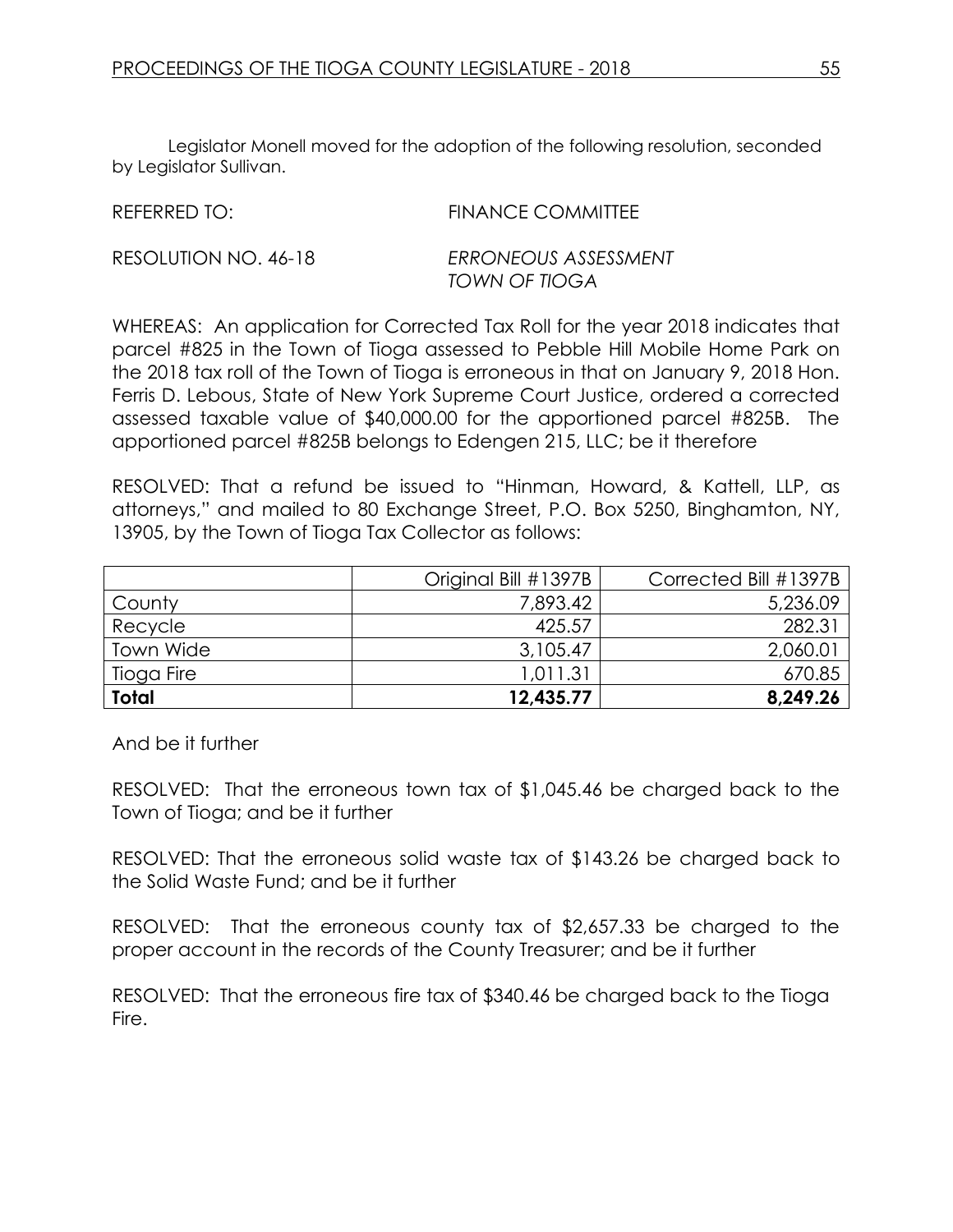ROLL CALL VOTE

Yes – Legislators Roberts, Standinger, Sullivan, Hollenbeck, Huttleston, Monell, Mullen, and Sauerbrey.

No – None.

Absent – Legislator Weston.

RESOLUTION ADOPTED.

Legislator Monell moved for the adoption of the following resolution, seconded by Legislator Sullivan.

REFERRED TO: FINANCE COMMITTEE RESOLUTION NO. 47-18 *ERRONEOUS ASSESSMENT*

WHEREAS: An application for Corrected Tax Roll for the year 2018 indicates that parcel #10541 in the Town of Owego assessed to Tioga Development Group-I, LLC on the 2018 tax roll of the Town of Owego is erroneous in that on January 23, 2018 Hon. Molly Reynolds Fitzgerald, Supreme Court Justice ordered a corrected assessed taxable value of \$575,000.00; be it therefore

*TOWN OF OWEGO*

RESOLVED: That a refund be issued to "Hinman, Howard, & Kattell, LLP, as attorneys," and mailed to 80 Exchange Street, P.O. Box 5250, Binghamton, NY, 13905, by the Owego Town Clerk as follows:

|                   | Original Bill #8171 | Corrected Bill #8171 |
|-------------------|---------------------|----------------------|
| County            | 6,176.49            | 4,647.49             |
| Recycle           | 333.01              | 250.57               |
| Town Wide         | 707.21              | 564.24               |
| Part Town         | 1,947.34            | 1,553.68             |
| Owego Fire        | 1,570.61            | 1,210.77             |
| Utilities Re-levy | 24.88               | 24.88                |
| <b>Total</b>      | 10,759.54           | 8,251.63             |

And be it further

RESOLVED: That the erroneous town tax of \$536.63 be charged back to the Town of Owego; and be it further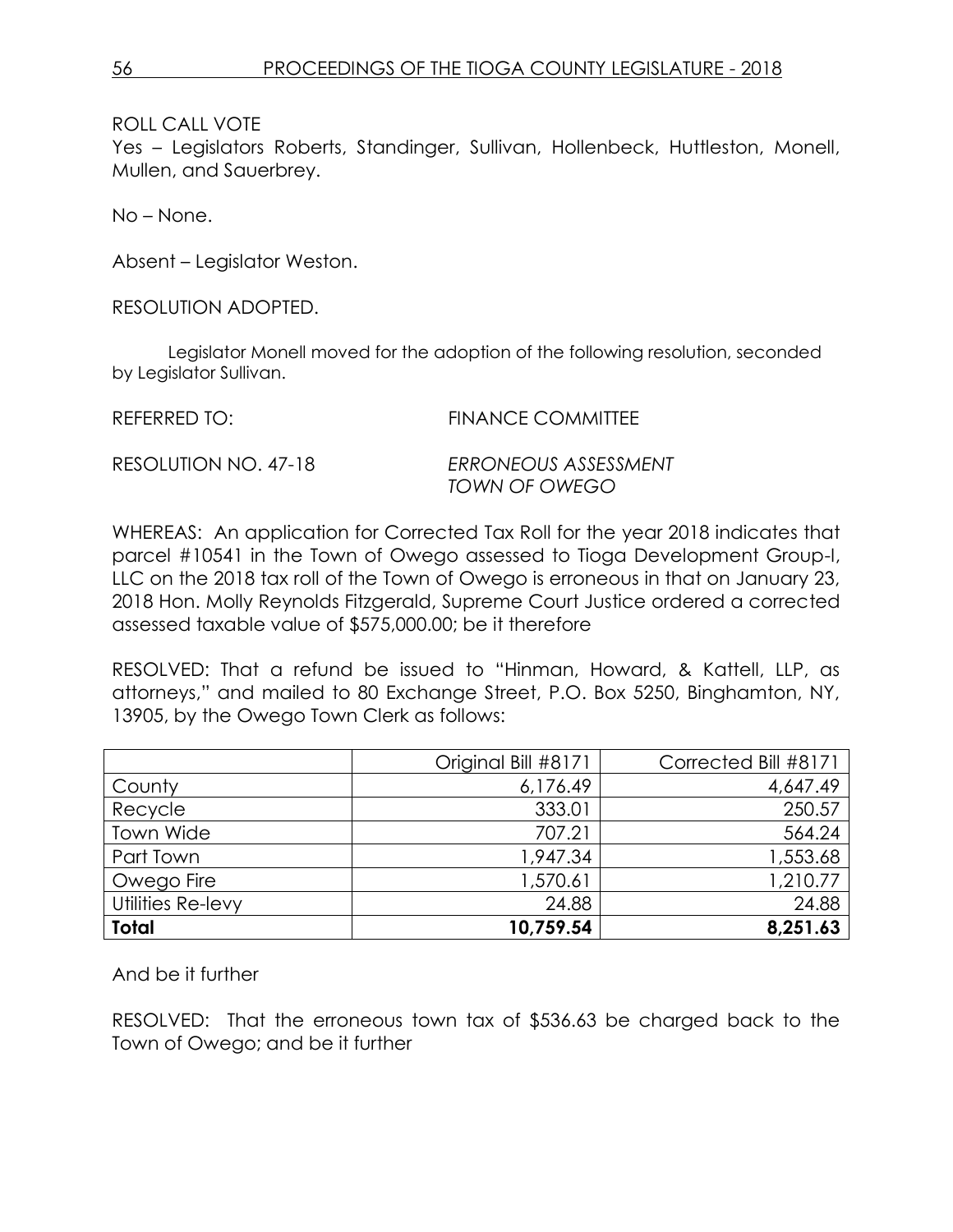RESOLVED: That the erroneous solid waste tax of \$82.44 be charged back to the Solid Waste Fund; and be it further

RESOLVED: That the erroneous county tax of \$1,529.00 be charged to the proper account in the records of the County Treasurer; and be it further

RESOLVED: That the erroneous fire tax of \$359.84 be charged back to the Owego Fire.

ROLL CALL VOTE Yes – Legislators Roberts, Standinger, Sullivan, Hollenbeck, Huttleston, Monell, Mullen, and Sauerbrey.

No – None.

Absent – Legislator Weston.

RESOLUTION ADOPTED.

Legislator Monell moved for the adoption of the following resolution, seconded by Legislator Hollenbeck.

REFERRED TO: FINANCE COMMITTEE

| RESOLUTION NO. 48-18 | ERRONEOUS ASSESSMENT |
|----------------------|----------------------|
|                      | TOWN OF OWEGO        |

WHEREAS: An application for Corrected Tax Roll for the year 2017 indicates that parcel #10541 in the Town of Owego assessed to Tioga Development Group-I, LLC on the 2017 tax roll of the Town of Owego is erroneous in that on January 23, 2018 Hon. Molly Reynolds Fitzgerald, Supreme Court Justice ordered a corrected assessed taxable value of \$575,000.00; be it therefore

RESOLVED: That a refund be issued to "Hinman, Howard, & Kattell, LLP, as attorneys," and mailed to 80 Exchange Street, P.O. Box 5250, Binghamton, NY, 13905, by the Tioga County Treasurer as follows: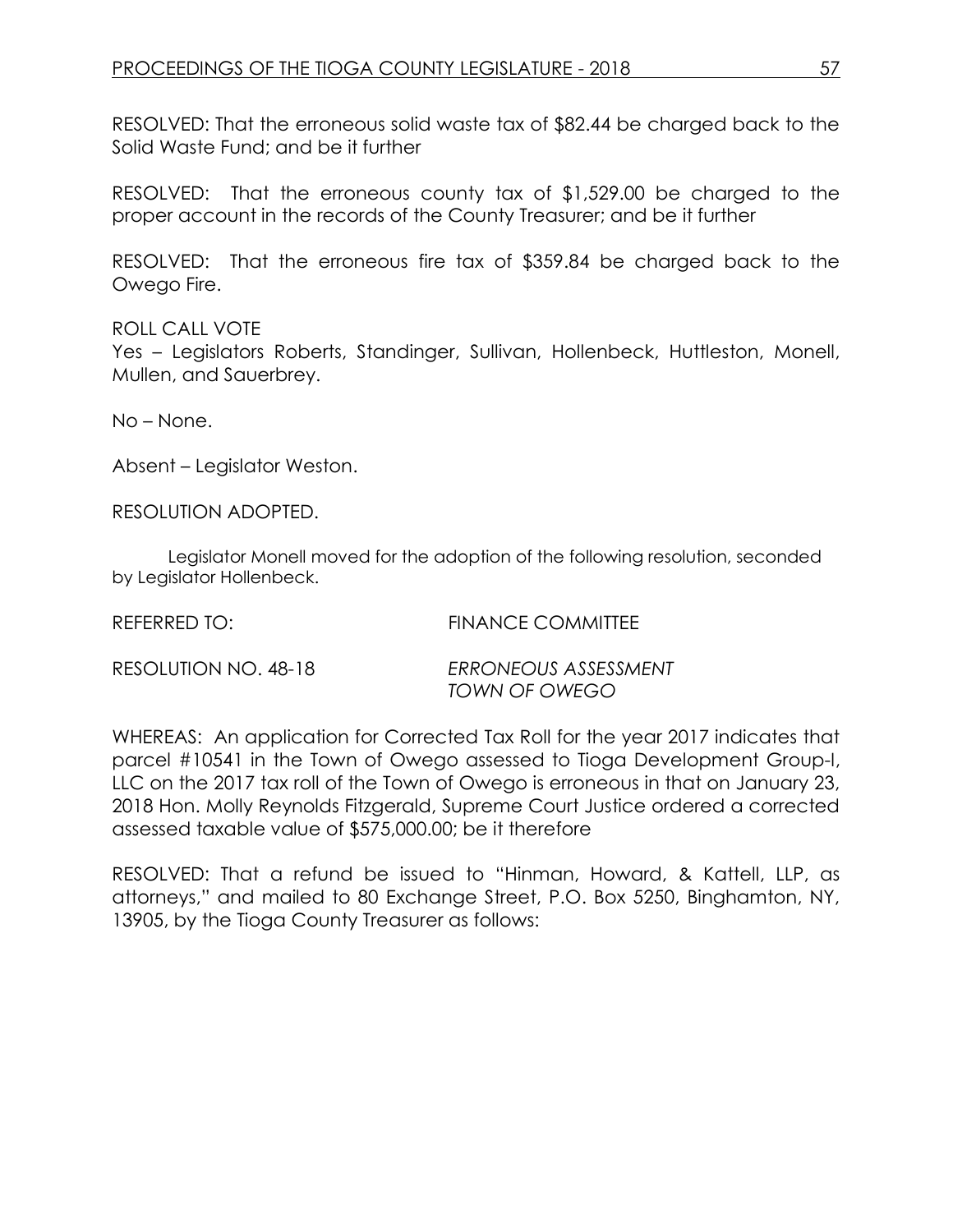|                   | Original Bill #8175 | Corrected Bill #8175 |
|-------------------|---------------------|----------------------|
| County            | 6,031.20            | 4,507.49             |
| Recycle           | 278.61              | 208.22               |
| Town Wide         | 697.01              | 553.75               |
| Part Town         | 1,874.73            | 1,489.41             |
| Owego Fire        | 1,429.50            | 1,101.99             |
| Utilities Re-levy | 195.16              | 195.16               |
| <b>Total</b>      | 10,506.21           | 8,056.02             |

And be it further

RESOLVED: That the erroneous town tax of \$528.58 be charged back to the Town of Owego; and be it further

RESOLVED: That the erroneous solid waste tax of \$70.39 be charged back to the Solid Waste Fund; and be it further

RESOLVED: That the erroneous county tax of \$1,523.71 be charged to the proper account in the records of the County Treasurer; and be it further

RESOLVED: That the erroneous fire tax of \$327.51 be charged back to the Owego Fire.

ROLL CALL VOTE

Yes – Legislators Roberts, Standinger, Sullivan, Hollenbeck, Huttleston, Monell, Mullen, and Sauerbrey.

No – None.

Absent – Legislator Weston.

RESOLUTION ADOPTED.

Legislator Monell moved for the adoption of the following resolution, seconded by Legislator Sullivan.

| REFERRED TO:         | <b>FINANCE COMMITTEE</b> |
|----------------------|--------------------------|
| RESOLUTION NO. 49-18 | ERRONEOUS ASSESSMENT     |
|                      | TOWN OF OWEGO            |

WHEREAS: An application for Corrected Tax Roll for the year 2016 indicates that parcel #10541 in the Town of Owego assessed to Tioga Development Group-I,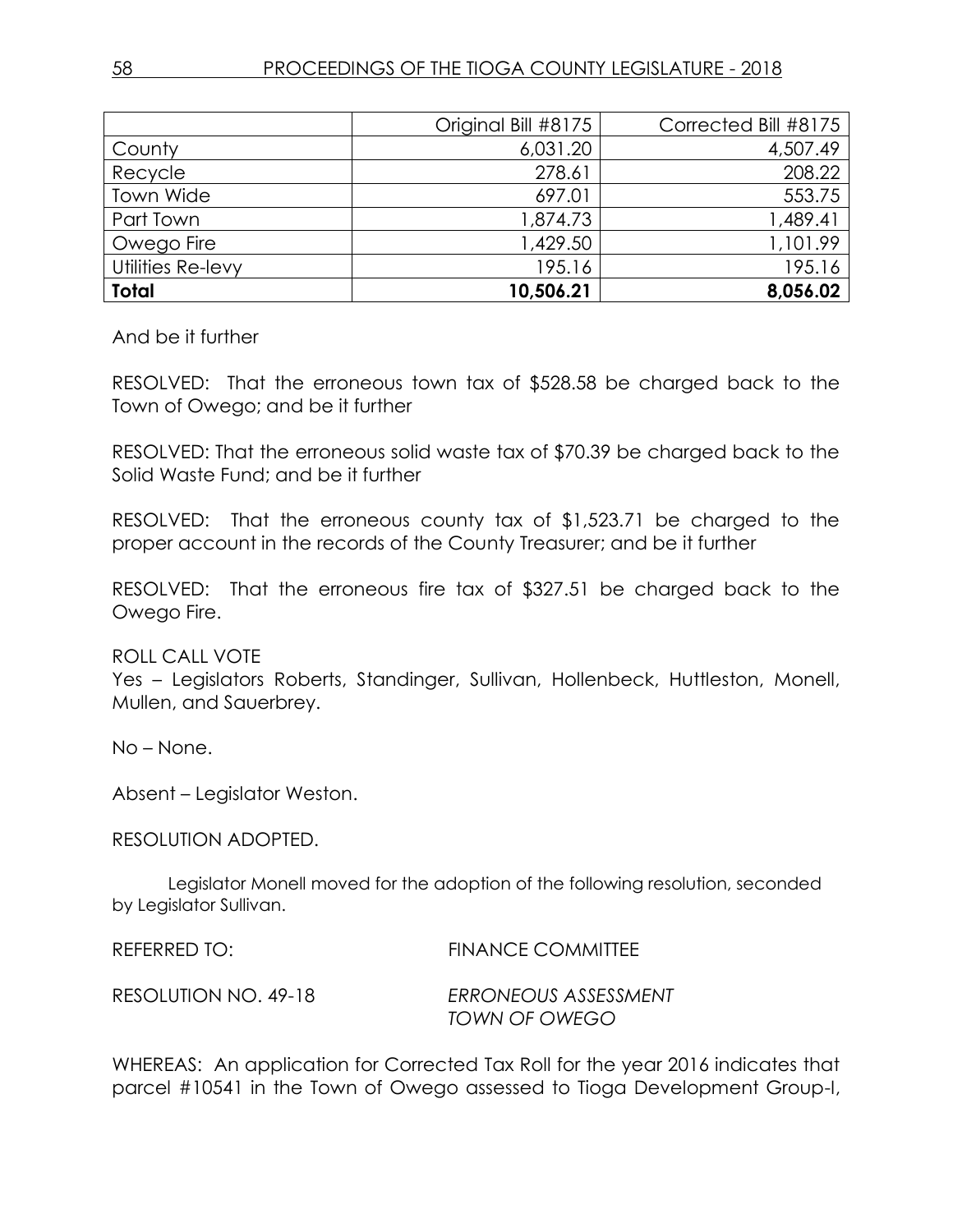LLC on the 2016 tax roll of the Town of Owego is erroneous in that on January 23, 2018 Hon. Molly Reynolds Fitzgerald, Supreme Court Justice ordered a corrected assessed taxable value of \$575,000.00; be it therefore

RESOLVED: That a refund be issued to "Hinman, Howard, & Kattell, LLP, as attorneys," and mailed to 80 Exchange Street, P.O. Box 5250, Binghamton, NY, 13905, by the Tioga County Treasurer as follows:

|                   | Original Bill #8179 | Corrected Bill #8179 |
|-------------------|---------------------|----------------------|
| County            | 5,974.57            | 4,465.17             |
| Recycle           | 275.99              | 206.27               |
| Town Wide         | 696.94              | 553.69               |
| Part Town         | 1874.53             | 1489.25              |
| Owego Fire        | 1290.40             | 994.76               |
| Utilities Re-levy | 188.20              | 188.20               |
| Total             | 10,300.63           | 7,897.34             |

And be it further

RESOLVED: That the erroneous town tax of \$528.53 be charged back to the Town of Owego; and be it further

RESOLVED: That the erroneous solid waste tax of \$69.72 be charged back to the Solid Waste Fund; and be it further

RESOLVED: That the erroneous county tax of \$1,509.40 be charged to the proper account in the records of the County Treasurer; and be it further

RESOLVED: That the erroneous fire tax of \$295.64 be charged back to the Owego Fire.

ROLL CALL VOTE

Yes – Legislators Roberts, Standinger, Sullivan, Hollenbeck, Huttleston, Monell, Mullen, and Sauerbrey.

No – None.

Absent – Legislator Weston.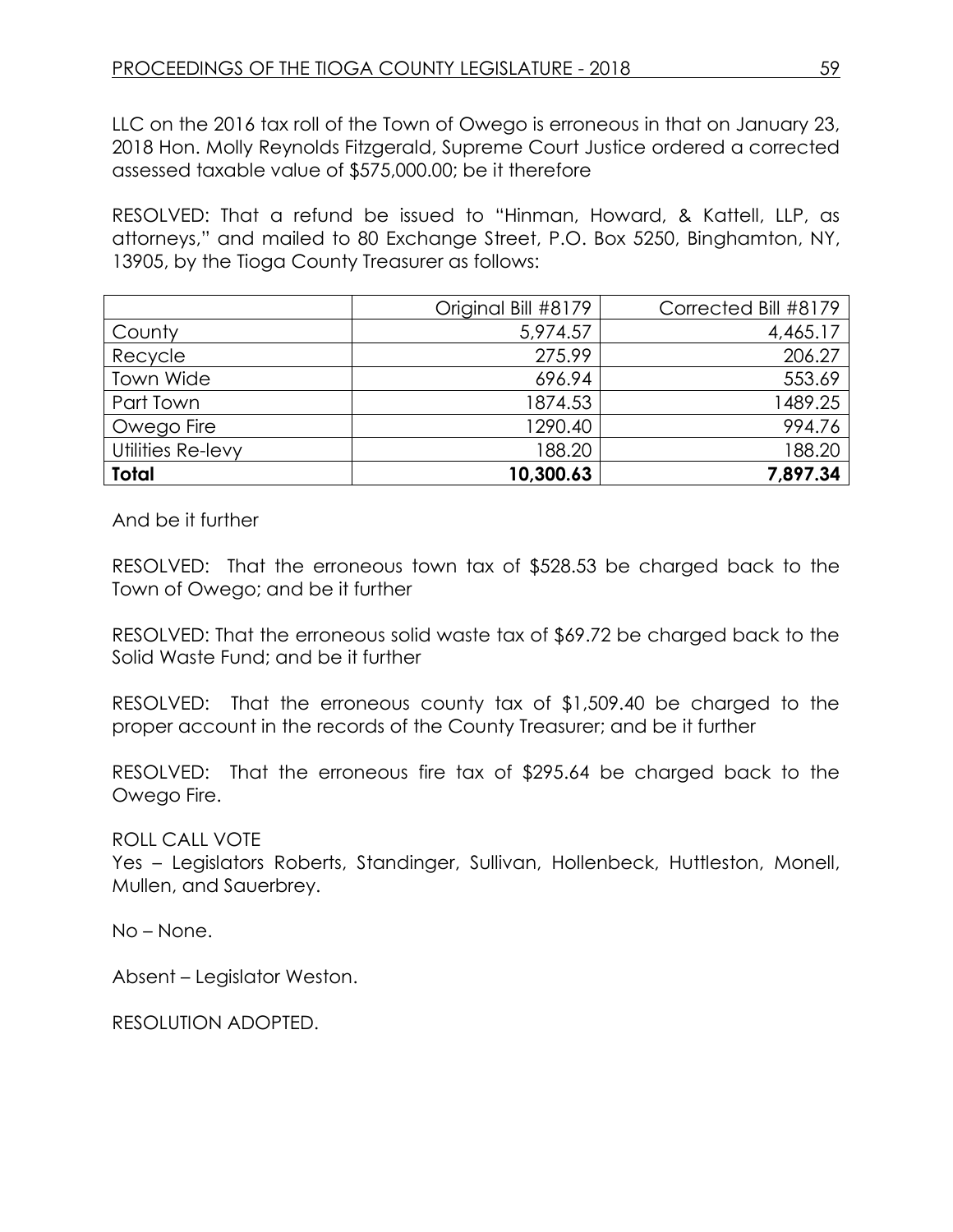Legislator Mullen moved for the adoption of the following resolution, seconded by Legislator Standinger.

REFERRED TO: PUBLIC SAFETY COMMITTEE RESOLUTION NO. 50-18 *AWARD CONTRACT HAZARD MITIGATION PLAN* 

WHEREAS: Tioga County's Multi-Jurisdictional Multi-Hazard Mitigation Plan expires on March 13, 2018; and

WHEREAS: FEMA requires that said document be updated every five years; and

WHEREAS: A Request for Proposal was issued to hire a consultant to prepare the plan and the Tioga County Hazard Mitigation Plan Steering Committee has met to review the four submissions received and has recommended that TetraTech be selected to prepare said plan at a cost of \$40,500; and

WHEREAS: There are sufficient funds in the amount of \$40,500 in account A3360.540140 HMP16 Hazardous Mitigation – Contracting Services; therefore be it

RESOLVED: That Tetratech is hereby selected to prepare Tioga County's Multi-Jurisdictional Multi-Hazard Mitigation Plan Update; the Chair of the County Legislature is authorized to execute a contract between Tioga County and TetraTech setting forth the rights and obligations of the parties consistent with the RFP and the proposal submitted by Tetrach upon review by the County Attorney.

## ROLL CALL VOTE

Yes – Legislators Roberts, Standinger, Sullivan, Hollenbeck, Huttleston, Monell, Mullen, and Sauerbrey.

No – None.

Absent – Legislator Weston.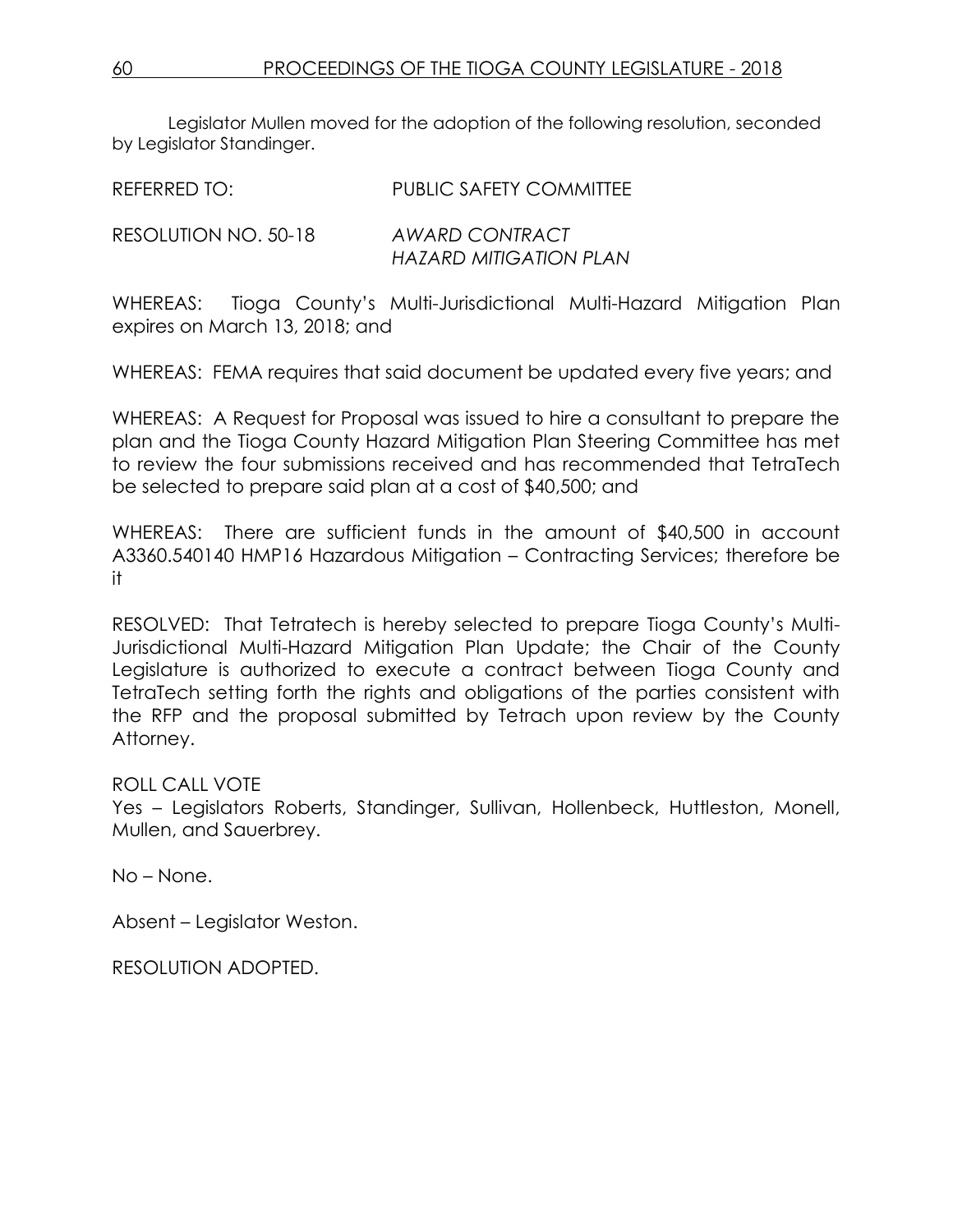Legislator Roberts moved for the adoption of the following resolution, seconded by Legislator Sullivan.

REFERRED TO: PUBLIC WORKS COMMITTEE

RESOLUTION NO. 51-18 *AUTHORIZATION TO RENEW THE AGREEMENT WITH TAYLOR GARBAGE TO ACCEPT HOUSEHOLD ELECTRONIC WASTE FROM TIOGA COUNTY RESIDENTS*

WHEREAS: In January of 2015, New York State banned consumers from disposing of certain types of electronic waste in landfills, waste-to-energy facilities, in the trash, or at curbside for trash pickup; and

WHEREAS: Due to this ban, Tioga County entered into an agreement with Taylor Garbage where Tioga County residents can drop off their electronic waste in February 2017; and

WHEREAS: The Department of Solid Waste paid for the recycling costs for household electronic waste brought to Taylor Garbage's transfer station located at 352 Glen Mary Drive, Owego, NY; and

WHEREAS: The said program was very successful collecting and disposing of over 68 tons of electronic waste and at a \$22,214.80 savings; therefore be it

RESOLVED: That the Tioga County Legislature authorizes and directs the Chair or their designee to renew the said agreement for the years 2018-2020 upon its approval by the County Attorney.

ROLL CALL VOTE

Yes – Legislators Roberts, Standinger, Sullivan, Hollenbeck, Huttleston, Monell, Mullen, and Sauerbrey.

No – None.

Absent – Legislator Weston.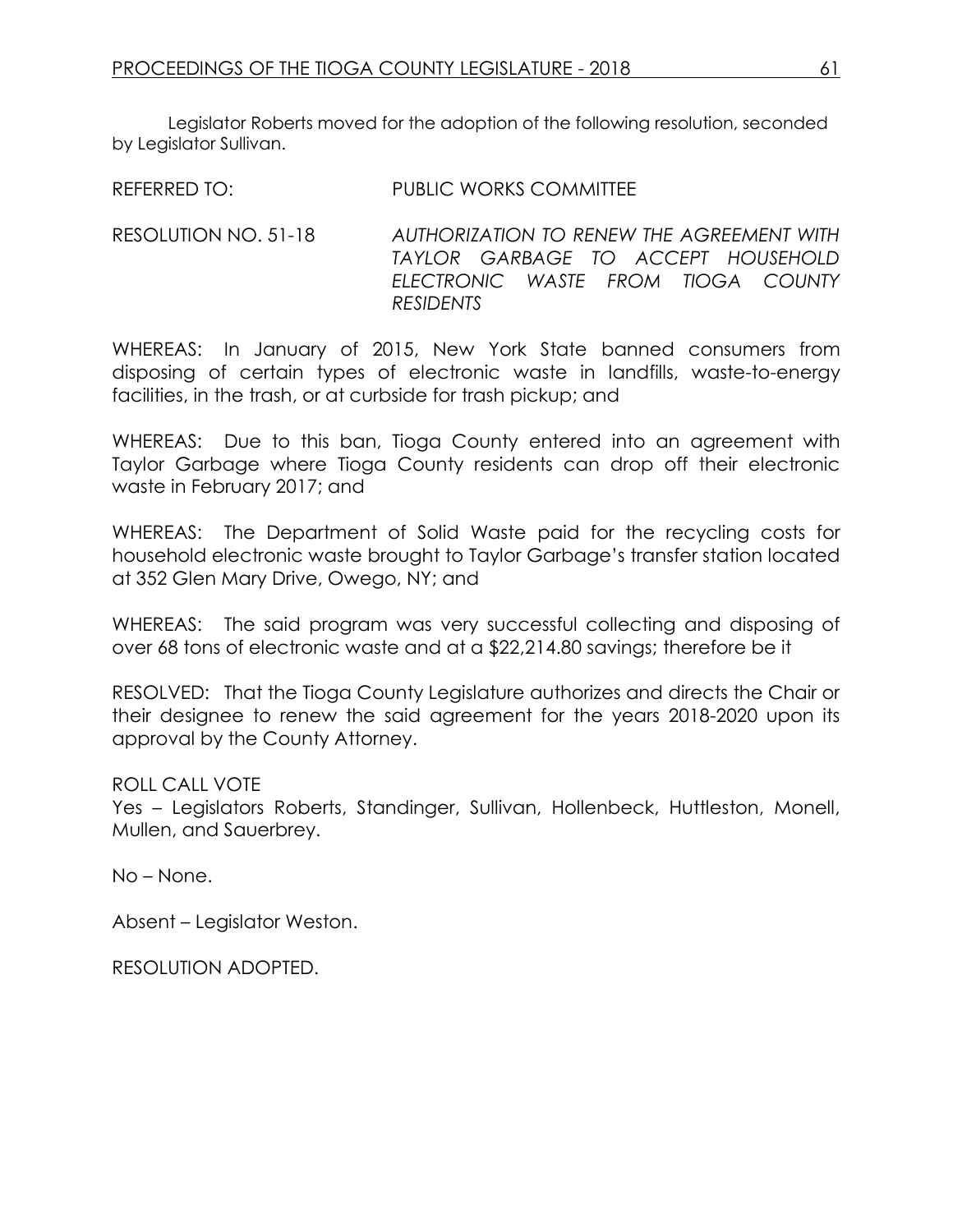Legislator Standinger moved for the adoption of the following resolution, seconded by Legislator Sullivan.

| REFERRED TO:         | HEALTH & HUMAN SERVICES COMMITTEE<br><b>LEGAL COMMITTEE</b>                    |
|----------------------|--------------------------------------------------------------------------------|
| RESOLUTION NO. 52-18 | AUTHORIZE MENTAL HYGIENE TO ESTABLISH A<br>LEGAL AGREEMENT WITH NEW YORK STATE |

WHEREAS: The purpose of a Data Use Agreement (DUA) is a means for Tioga County Mental Hygiene to request access to Medicaid Confidential Data (MCD); and

*DEPARTMENT OF HEALTH*

WHEREAS: New York State Department of Health has recognized the importance of the Local Government Unit (LGU) role and function in providing services; and

WHEREAS: Access to MCD is needed to effectively perform our LGU responsibilities to oversee and plan for the mental hygiene system; and

WHEREAS: Tioga County Mental Hygiene would like to establish a DUA with New York State Department of Health to access such information; therefore be it

RESOLVED: That the Tioga County Legislature authorizes Mental Hygiene to enter into a DUA agreement with New York State Department of Health subject to approval by the County Attorney.

## ROLL CALL VOTE

Yes – Legislators Roberts, Standinger, Sullivan, Hollenbeck, Huttleston, Monell, Mullen, and Sauerbrey.

No – None.

Absent – Legislator Weston.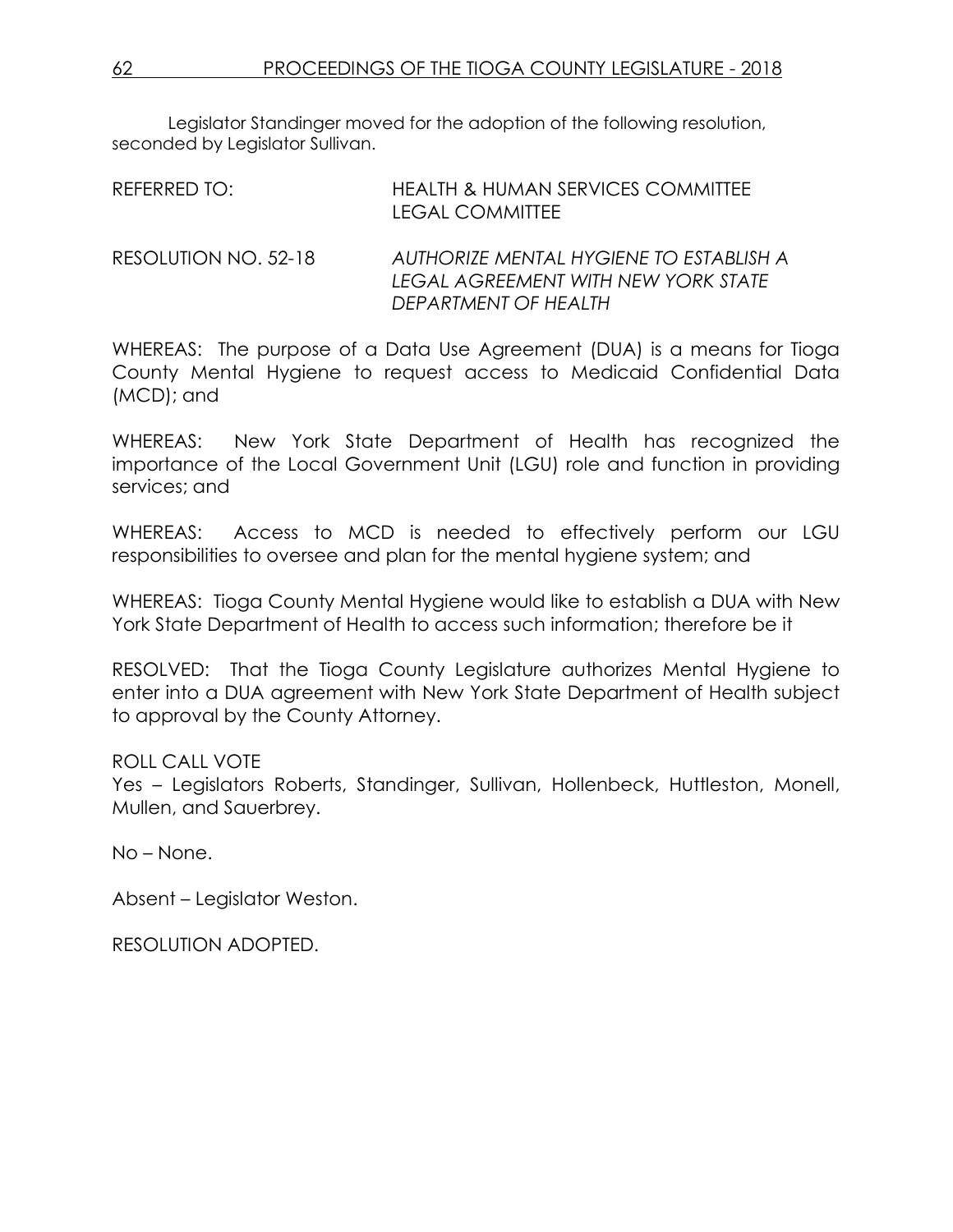Legislator Standinger moved for the adoption of the following resolution, seconded by Legislator Sullivan.

| <b>REFERRED TO:</b>  | <b>HEALTH &amp; HUMAN SERVICES COMMITTEE</b>                                                                                                                                                                                                                                                                 |
|----------------------|--------------------------------------------------------------------------------------------------------------------------------------------------------------------------------------------------------------------------------------------------------------------------------------------------------------|
| RESOLUTION NO. 53-18 | CALLING ON THE OFFICE OF ALCOHOLISM AND<br>SUBSTANCE ABUSE SERVICES AND THE GOVERNOR<br>OF THE STATE OF NEW YORK TO PROVIDE STATE<br>FUNDING TO SUPPORT THE TREATMENT AND<br><b>TRANSITION SERVICES TO INDIVIDUALS WITH</b><br>SUBSTANCE USE DISORDERS (SUD) WHO ARE<br><b>INCARCERATED IN COUNTY JAILS,</b> |
|                      |                                                                                                                                                                                                                                                                                                              |

WHEREAS: New York State is engaged in a significant effort to address the rising rate of substance use disorders, including the epidemic of opioid and heroin addiction and the increasing number of deaths due to overdose; and

WHEREAS: The State is taking aggressive steps to address the heroin/opioid epidemic, including the rapid expansion of community-based treatment and support services to create a continuum of care to support the individual and family in their recovery; and

WHEREAS: There remains a significant gap in the treatment and support continuum care being developed by the state and that is the local jail; and

WHEREAS: Individuals who suffer from SUD's frequently come into contact with the criminal justice system; and

WHEREAS: The link between offending and SUDs is well established, bringing significant numbers of individuals suffering from addiction into NYS jails. Alcohol and drugs are implicated in roughly eighty (80) percent of offenses, including domestic violence, DWIs, property offenses, drug offenses, and public-order offenses; and

WHEREAS: According to a report conducted by Policy Research Associates on behalf of the NYS Conference of Local Mental Hygiene Directors, County Sheriff's indicated that of the individuals detained in their jail on drug-related charges, sixty-eight (68) percent had been in their jail before; and

WHEREAS: Jail incarceration provides a unique opportunity to offer treatment supports during periods when people are clean and sober; and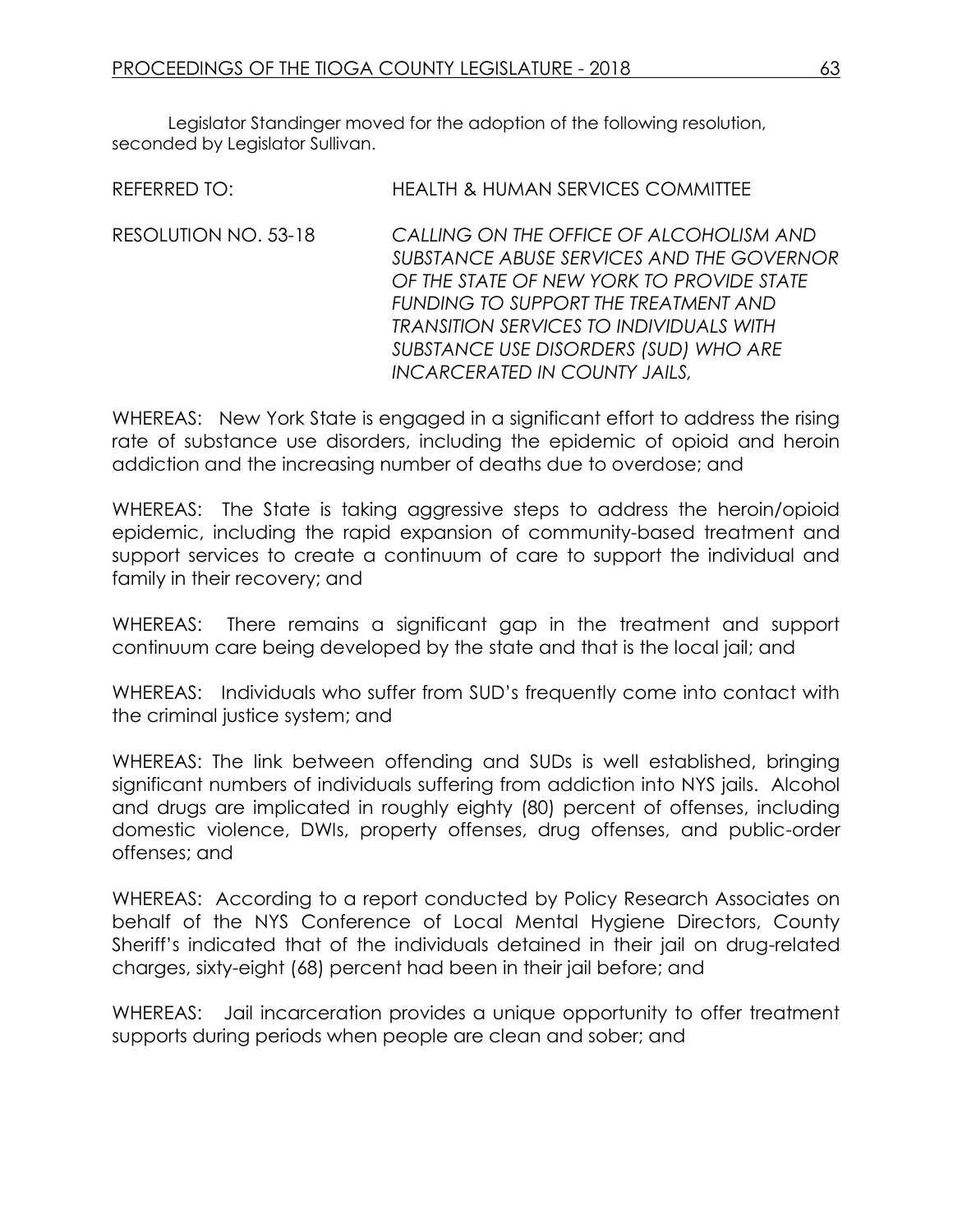WHEREAS: In NYS, the counties bear the overwhelming portion of the financial burden for supporting SUD services in jails, and it is an ever-increasing burden with substantial unmet need; and

WHEREAS: Fifty-one (51) percent of jails have no funding for substance use disorder treatment services despite strong evidence that these services reduce crime, save money, and save lives and fifty-three (53) percent of jails do not have the capacity to directly transition addicted inmates to community treatment programs upon re-entry; and

WHEREAS: A New England Journal of Medicine study found that in the first two weeks after release, former inmates with an opioid use disorder were 12.7 times more likely than other individuals to die of an overdose; and

WHEREAS: A comprehensive re-entry and transition plan is critically important to minimizing the possibility of drug use, overdose and recidivism and for those jails that do have some treatment services, those services are far outpaced by the escalating need for them; and

WHEREAS: The benefits of providing effective SUD services in the jail setting have proven significant where they occur. A handful of localities in New York State have supported a level of service through local funding and are reaping significant benefits; and

WHEREAS: Albany County the jail-based Sheriff's Heroin Addiction Recovery Program (SHARP) has seen The Albany County Sheriff's Heroin Addiction Recovery Program (SHARP) provides SUD treatment during incarceration and support services after release. The program has resulted in a 28% reduction in the recidivism rate; and

WHEREAS: New York State's own cost-benefit analysis of providing jail-based SUD treatment determined that taxpayers could realize a savings over time of \$2,170 per participant through reductions in recidivism costs which include local and state incarceration costs, community supervision costs, court and prosecutions costs and police/field law enforcement costs; and

WHEREAS: The same New York State analysis determined that SUD treatment in the jails would save \$676 per participant in costs incurred by victims which include medical expenses, mental health care, damage to personal property and lost earnings due to harm or injury; and

WHEREAS: A dedicated State funding stream to counties is desperately needed to provide SUD treatment services in the jails, including screening and assessment at entry, education and counseling services, peer support,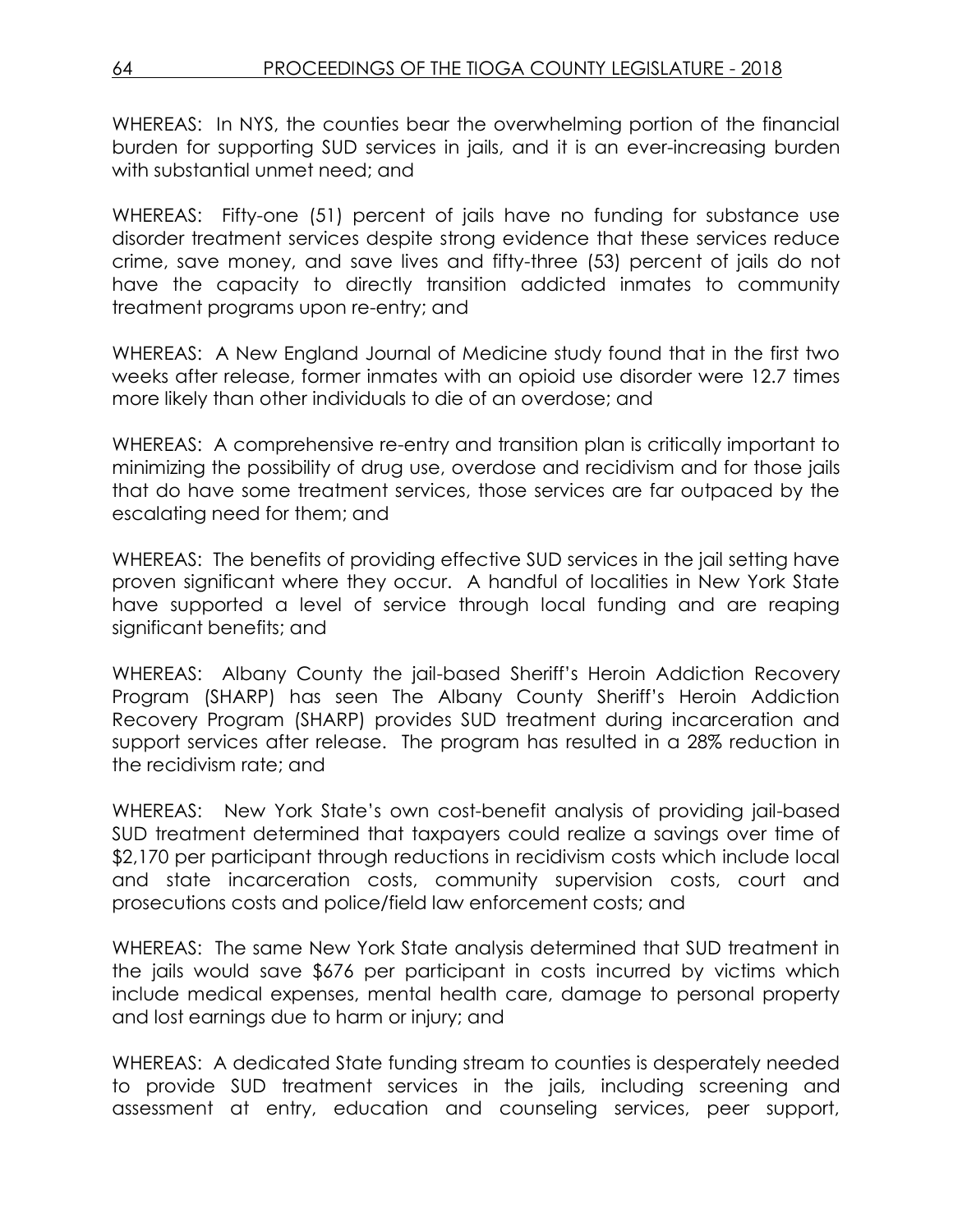medication assisted treatment and discharge planning to continue treatment post-incarceration; and

WHEREAS: Counties are requesting funding of \$12.8 million annually to the LGUs to address the existing gap in the SUD treatment continuum and support efforts to reduce the human cost of the heroin/opioid epidemic on New Yorkers , and reduce recidivism and victimization; now therefore be it

RESOLVED: That Tioga County calls on the Governor and the Office of Alcoholism and Substance Abuse Services to help combat the heroin and opioid epidemic save lives and reduce the rate of recidivism, by providing state funding for the treatment and transition of incarcerated individuals with substance use disorders in our county jails.

ROLL CALL VOTE

Yes – Legislators Roberts, Standinger, Sullivan, Hollenbeck, Huttleston, Monell, Mullen, and Sauerbrey.

No – None.

Absent – Legislator Weston.

RESOLUTION ADOPTED.

Legislator Hollenbeck moved for the adoption of the following resolution, seconded by Legislator Monell.

REFERRED TO: PERSONNEL COMMITTEE RESOLUTION NO. 54-18 *DEFERRED COMPENSATION EXTENSION AGREEMENT* 

WHEREAS: Tioga County currently use the services of Nationwide Retirement Solutions to administer the deferred compensation program, 457 plan, available to all employees; and

WHEREAS: The contract with Nationwide Retirement Solutions expires on March 8, 2018; and

WHEREAS: The County has the option of renewing the contract for 2 one year periods; and

WHEREAS: All terms and provisions of the original contract will remain in full force and effect; therefore be it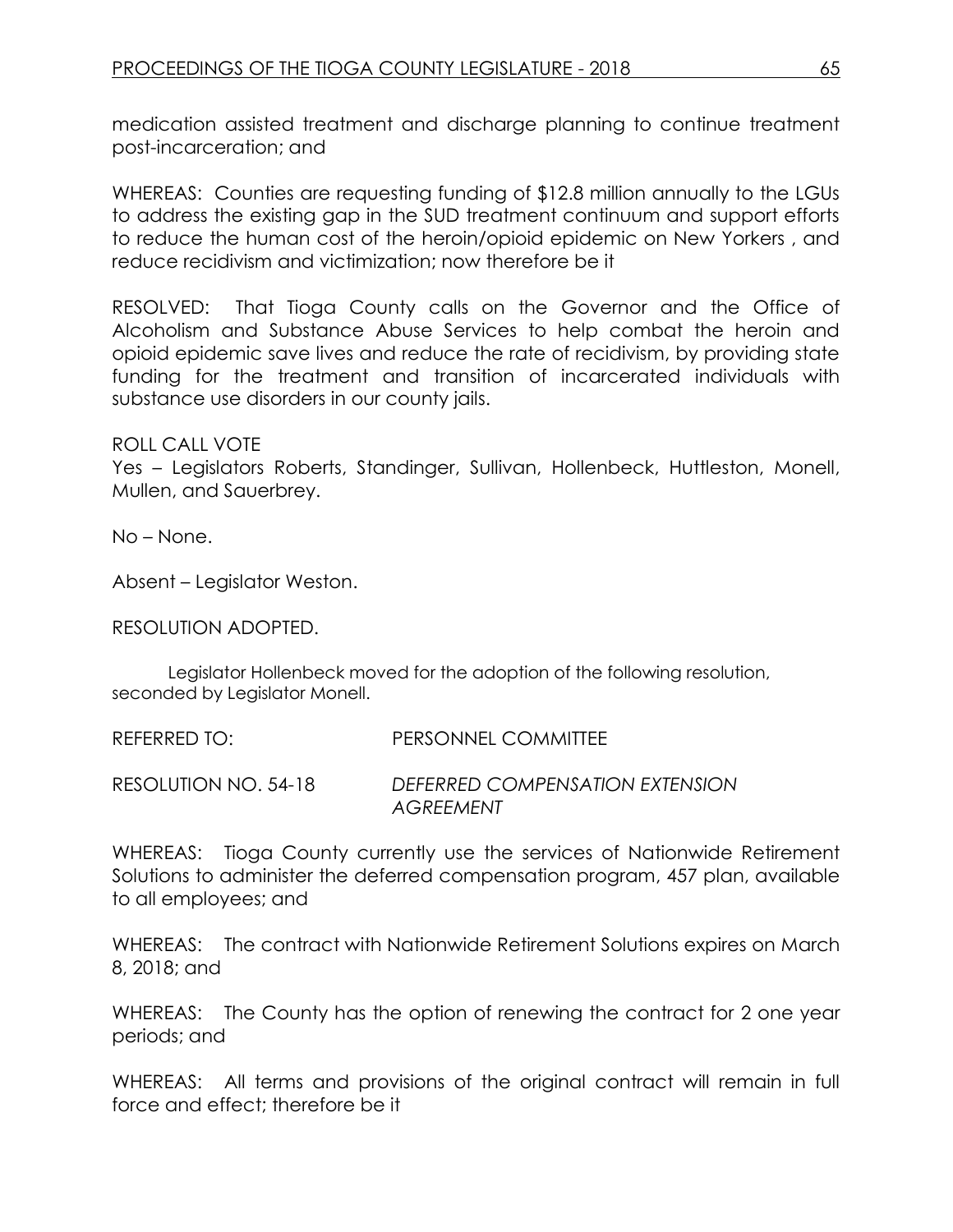RESOLVED: That the Tioga County Legislature authorizes the Legislative Chair to execute the necessary documents, subject to review by the County Attorney, to extend the services of Nationwide Retirement Solutions as our deferred compensation administrator for the period of March 8, 2018 through March 8, 2019.

ROLL CALL VOTE

Yes – Legislators Roberts, Standinger, Sullivan, Hollenbeck, Huttleston, Monell, Mullen, and Sauerbrey.

No – None.

Absent – Legislator Weston.

RESOLUTION ADOPTED.

Legislator Standinger moved for the adoption of the following resolution, seconded by Legislator Sullivan.

| REFERRED TO: | <b>HEALTH &amp; HUMAN SERVICES COMMITTEE</b> |
|--------------|----------------------------------------------|
|              | <b>PERSONNEL COMMITTEE</b>                   |
|              |                                              |

| RESOLUTION NO. 55-18 | <b>ABOLISH POSITIONS</b> |  |  |
|----------------------|--------------------------|--|--|
|                      | <b>PUBLIC HEALTH</b>     |  |  |

WHEREAS: Legislative approval is required for the abolishment of any position within Tioga County; and

WHEREAS: The Public Health Director has determined that the level of services performed by the Nurse Practitioner staff is no longer needed; therefore be it

RESOLVED: That two (2) part-time Nurse Practitioner positions (\$27.11 per hour) within the Public Health Department be abolished effective February 14, 2018; and be it further

RESOLVED: That due to the title's competitive classification under civil service, the two employees impacted by the lay-off shall be placed on a preferred eligible list; and be it further

RESOLVED: That the Public Health Department's authorized part-time headcount for 2018 shall be reduced from 9 to 7.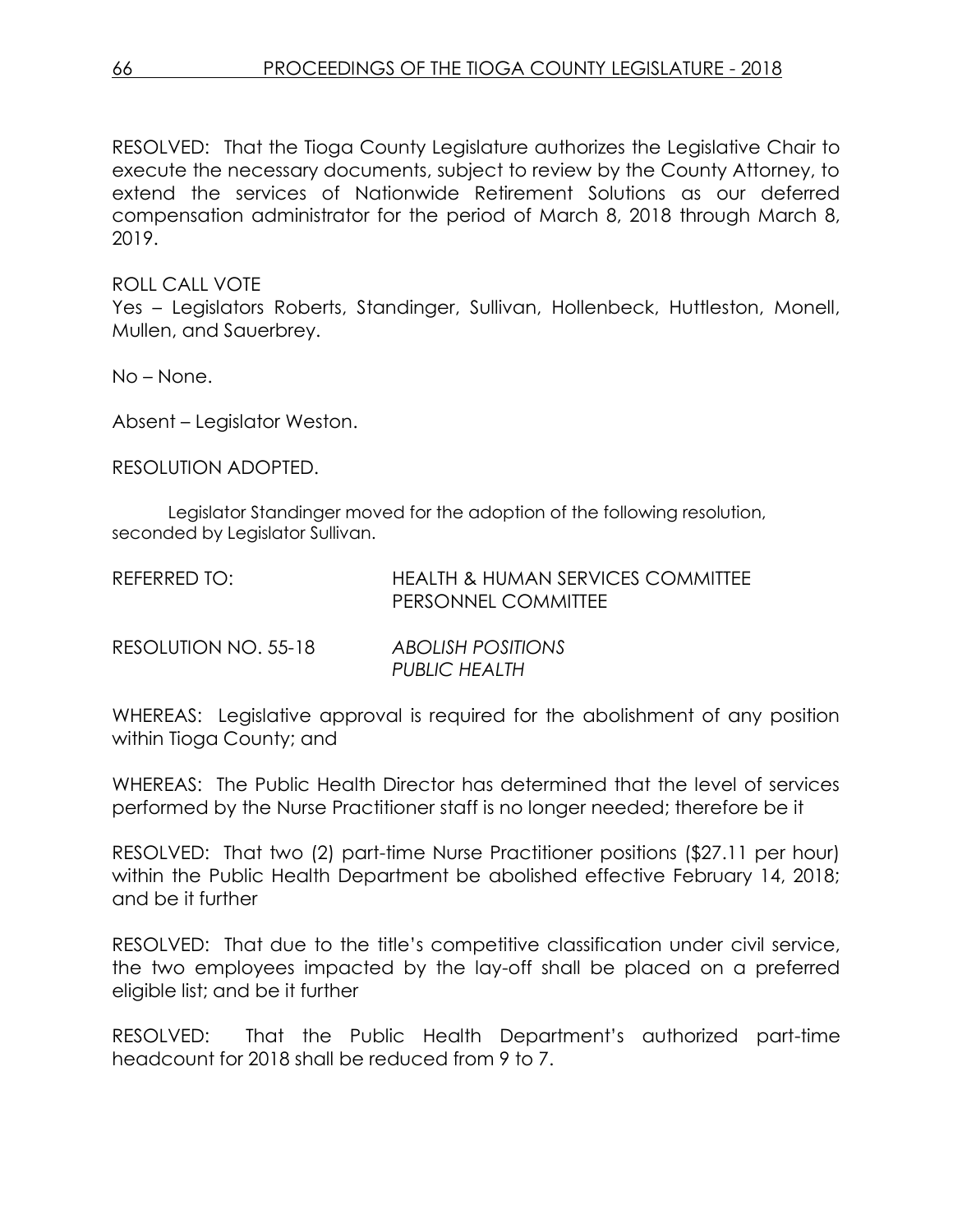#### ROLL CALL VOTE

Yes – Legislators Roberts, Standinger, Sullivan, Hollenbeck, Huttleston, Monell, Mullen, and Sauerbrey.

No – None.

Absent – Legislator Weston.

RESOLUTION ADOPTED.

Legislator Mullen moved for the adoption of the following resolution, seconded by Legislator Hollenbeck.

| REFERRED TO:         | PUBLIC SAFETY COMMITTEE<br>PERSONNEL COMMITTEE                                          |
|----------------------|-----------------------------------------------------------------------------------------|
| RESOLUTION NO. 56-18 | SALARY ADJUSTMENT FOR NEW FULL-TIME DEPUTY<br><b>SHERIFF</b><br><b>SHERIFF'S OFFICE</b> |

WHEREAS: Tioga County Resolution 211-99 requires legislative approval for any appointments made above an established base salary amount; and

WHEREAS: On February 17, 2018, the Sheriff intends to fill a vacant, budgeted full-time Deputy Sheriff position with Brenda Kemp-Yaeger, who is both eligible for and willing to accept appointment from a duly certified civil service list; and

WHEREAS: Mrs. Kemp-Yaeger has been employed with the Tioga County Sheriff's Office as a full-time Correction Officer since January 2007; and

WHEREAS: The Sheriff received approval from the TCLEA to hire a new, full-time Deputy Sheriff with several years of related law enforcement experience at the 2018, 1 Year Rate or \$51,852; therefore be it

RESOLVED: That the Tioga County Legislature hereby authorizes the base salary for Brenda Kemp-Yaeger be set at \$51,852 effective February 17, 2018; and be it further

RESOLVED: That Mrs. Kemp-Yaeger shall be credited with 11 years of service for longevity pay according to the provisions of the TCLEA contract.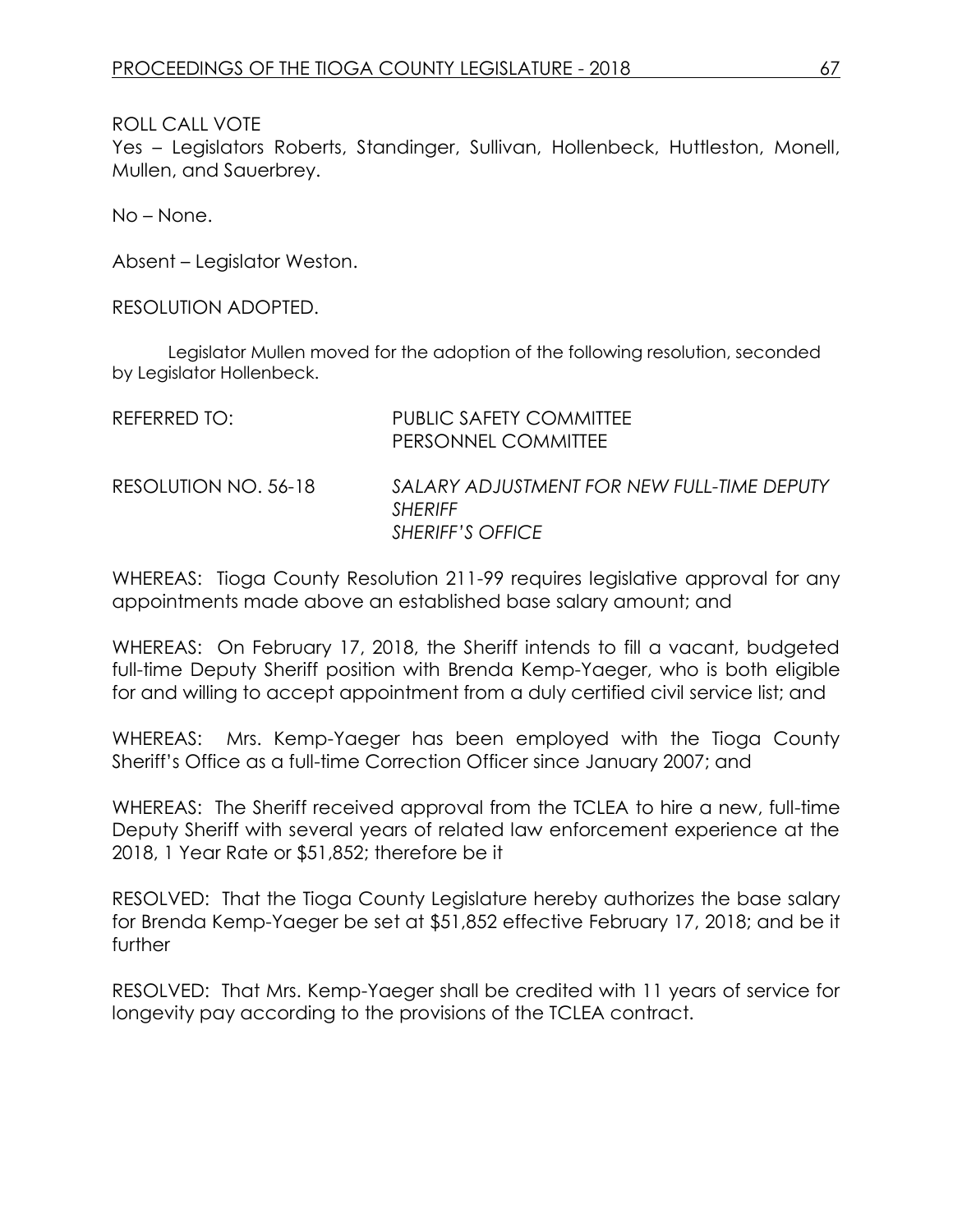ROLL CALL VOTE

Yes – Legislators Roberts, Standinger, Sullivan, Hollenbeck, Huttleston, Monell, Mullen, and Sauerbrey.

No – None.

Absent – Legislator Weston.

RESOLUTION ADOPTED.

Legislator Roberts moved for the adoption of the following resolution, seconded by Legislator Sullivan.

| REFERRED TO:         | PUBLIC WORKS COMMITTEE<br>PERSONNEL COMMITTEE                    |
|----------------------|------------------------------------------------------------------|
| RESOLUTION NO. 57-18 | ABOLISH AND CREATE CLASSIFICATIONS<br>DEPARTMENT OF PUBLIC WORKS |

WHEREAS: Legislative approval is required to abolish and create any job title within Tioga County; and

WHEREAS: After conducting a review of the Materials Recovery Manager classification (Non-union salary) within Department of Public Works, the Personnel Officer has determined a need to retitle and amend said classification in order to more accurately reflect the nature of the work performed; therefore be it

RESOLVED: That for the purpose of retitling and amending a classification, the Tioga County Legislature authorizes the abolishment of the Materials Recovery Manager and authorizes the creation of Sustainability Manager within the same Non-union salary range as Materials Recovery Manager effective February 14, 2018; and be it further

RESOLVED: That the current incumbent, Ellen Pratt, shall retain her permanent competitive class status by being appointed from the appropriate civil service eligible list for Sustainability Manager.

#### ROLL CALL VOTE

Yes – Legislators Roberts, Standinger, Sullivan, Hollenbeck, Huttleston, Monell, Mullen, and Sauerbrey.

No – None.

Absent – Legislator Weston.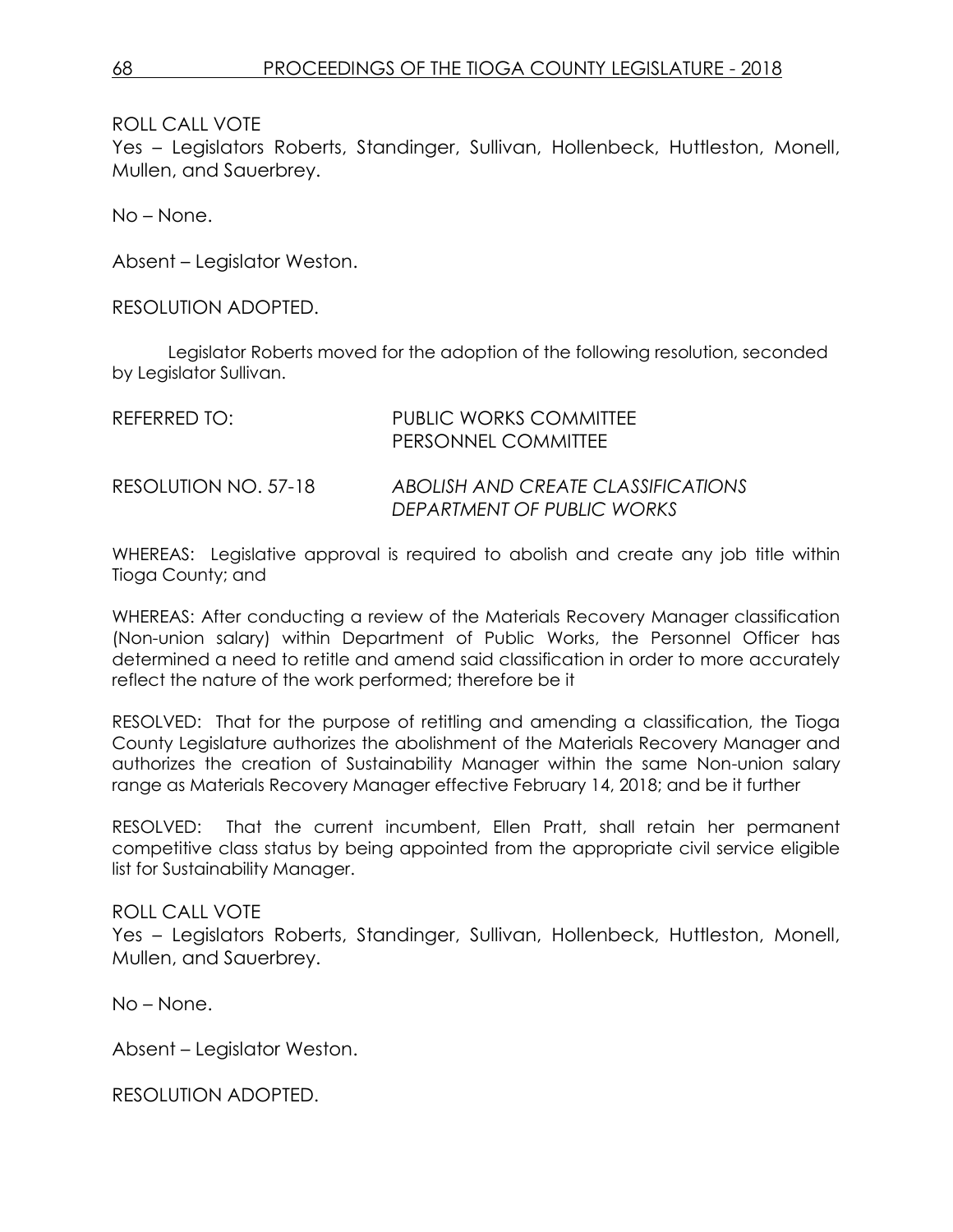Legislator Hollenbeck moved for the adoption of the following resolution, seconded by Legislator Monell.

| REFERRED TO:         | PERSONNEL COMMITTEE<br><b>LEGISLATIVE WORKSESSION</b> |
|----------------------|-------------------------------------------------------|
| RESOLUTION NO. 58-18 | STANDARD WORK DAY AND<br><b>REPORTING RESOLUTION</b>  |

WHEREAS: The New York State Retirement System created new reporting regulations in 2009 that require establishment of terms and work hours for elected and appointed officials and a resolution stating such at the onset of each term; and

WHEREAS: If an employee's work load substantially increases or decreases at any time during their term/appointment, the employee should complete a new three month record of activities; therefore be it

RESOLVED: That the County of Tioga hereby establishes the following as standard work days for elected and appointed officials, and will report the following days worked to the New York State and Local Employees' Retirement System based on the record of activities maintained and submitted by the following officials to the Clerk of this body;

| <b>Title</b>               | <b>Name</b> | <b>Standard</b><br><b>Work Day</b><br>(Hrs/day) | <b>Term</b><br><b>Begins/Ends</b> | <b>Participates</b><br><b>in</b><br>Employer's<br>Time<br>Keeping<br>System<br>(Y/N) | Days/Month<br>(based on<br>Record of<br><b>Activities)</b> |
|----------------------------|-------------|-------------------------------------------------|-----------------------------------|--------------------------------------------------------------------------------------|------------------------------------------------------------|
| <b>Elected Officials</b>   |             |                                                 |                                   |                                                                                      |                                                            |
|                            | Martha      |                                                 | $1/1/16-$                         |                                                                                      |                                                            |
| Legislator                 | Sauerbrev   | 6                                               | 12/31/18                          | N                                                                                    | 25.20                                                      |
| <b>Appointed Officials</b> |             |                                                 |                                   |                                                                                      |                                                            |
| Youth Bureau               | Maureen     |                                                 | $1/1/16$ -                        |                                                                                      |                                                            |
| <b>Director</b>            | Hawley      | 7                                               | 12/31/18                          | N                                                                                    | 6.10                                                       |

I, Maureen L. Dougherty, Secretary/Clerk of the governing board of the County of Tioga, of the State of New York, do hereby certify that I have compared the foregoing with the original resolution passed by such board at a legally convened meeting held on the thirteenth day of February, 2018 on file as part of the minutes of such meeting, and that same is a true copy thereof and the whole of such original.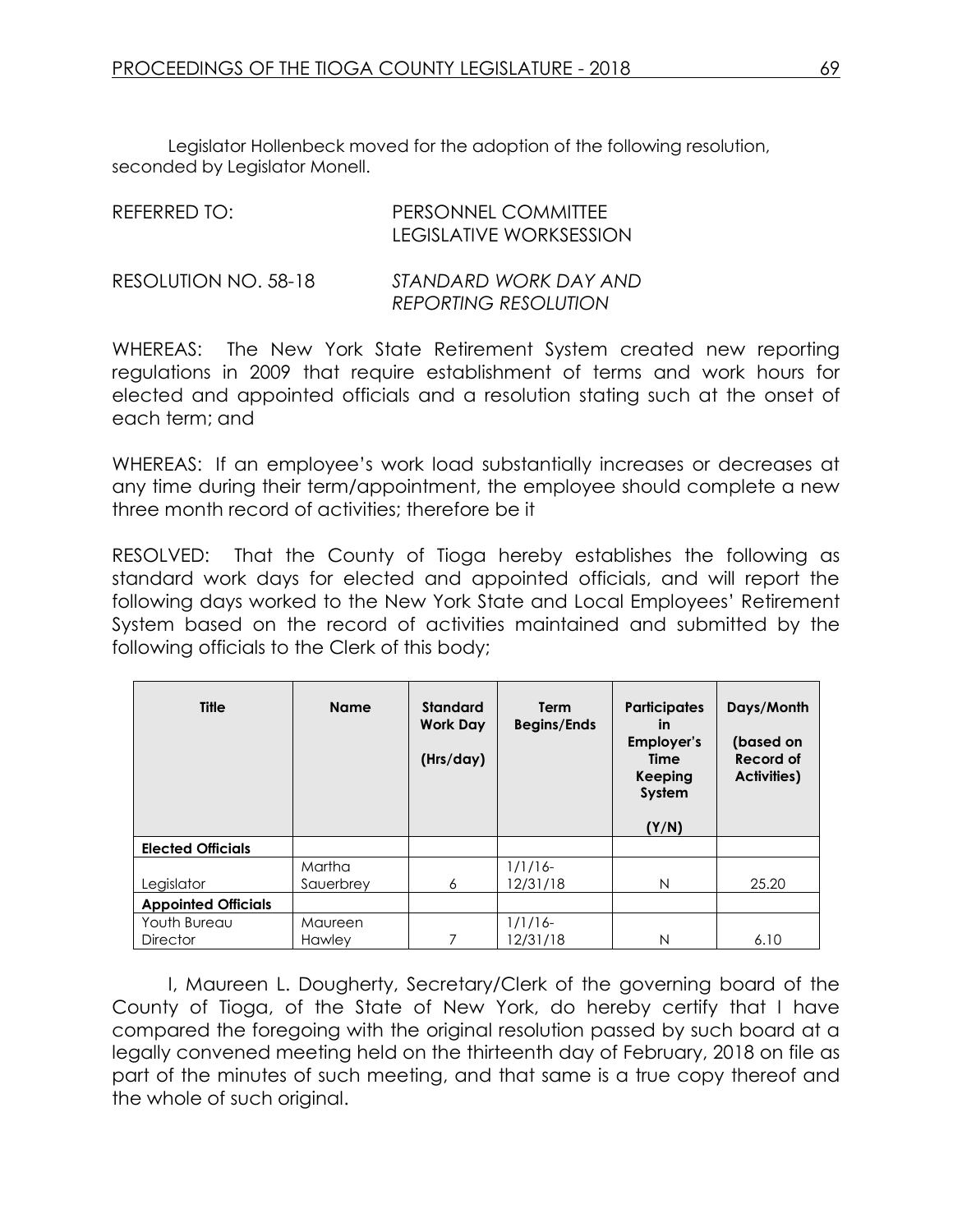IN WITNESS WHEREOF, I have hereunto set my hand and the seal of the Tioga County Legislature on this thirteenth day of February, 2018.

> \_\_\_\_\_\_\_\_\_\_\_\_\_\_\_\_\_\_\_\_\_\_\_\_\_\_\_\_\_\_\_\_\_ Tioga County Legislative Clerk

Affidavit of Posting: I, Maureen L. Dougherty, being duly sworn, depose and say that the posting of the resolution began on February 13, 2018 and continued for at least 30 days. That the resolution was available to the public on the

□ Employer's website at [www.tiogacountyny.com](http://www.tiogacountyny.com/)

□ Official sign board at Tioga County Legislative Office.

□ Main Entrance Clerk's Office at \_\_\_\_\_\_\_\_\_\_\_\_\_\_\_\_\_\_\_\_\_

## ROLL CALL VOTE

Yes – Legislators Roberts, Standinger, Sullivan, Hollenbeck, Huttleston, Monell, Mullen, and Sauerbrey.

No – None.

Absent – Legislator Weston.

RESOLUTION ADOPTED.

Legislator Hollenbeck moved for the adoption of the following resolution, seconded by Legislator Mullen.

| REFERRED TO:         | PERSONNEL COMMITTEE<br><b>LEGISLATIVE WORKSESSION</b>                                                                         |
|----------------------|-------------------------------------------------------------------------------------------------------------------------------|
| RESOLUTION NO. 59-18 | <b>RESOLUTION TO DECLARE WORK DAY</b><br>STATUS FOR ELECTED AND<br>APPOINTED OFFICIALS (ECONOMIC<br>DEVELOPMENT AND PLANNING) |

WHEREAS: Resolution 206-09, 127-16, 230-17, and 30-18 established a standard work day for elected and appointed officials for New York State and Local Employees' Retirement System reporting purposes; and

WHEREAS: Resolution 317-17 created a new part-time Economic Development Specialist position; and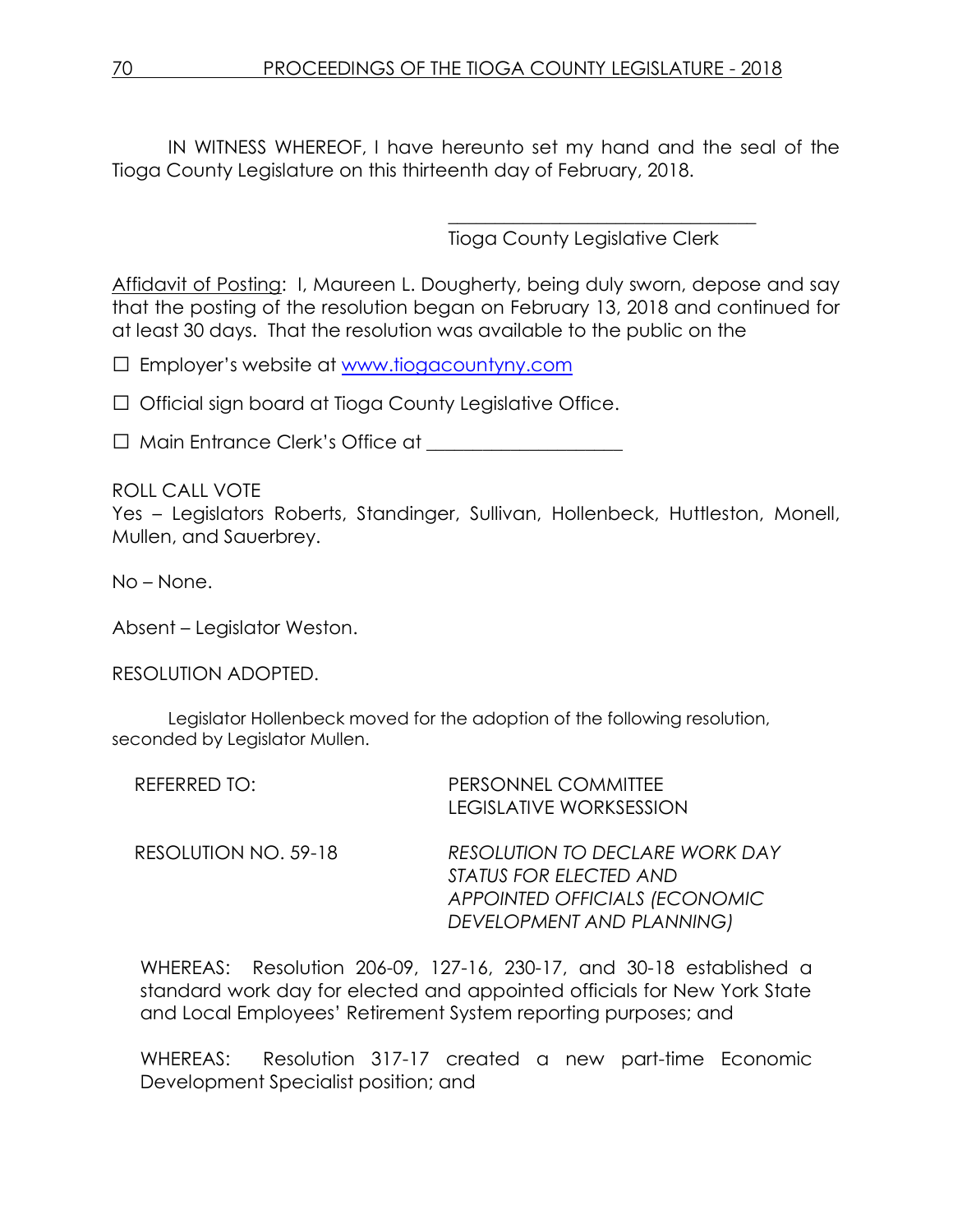WHEREAS: A standard work day needs to be established for new positions; therefore be it

RESOLVED: That the Tioga County Legislature hereby establishes as a standard work day for this new position for the purpose of determining days worked reportable to the New York State and Local Employees' Retirement System as follows:

Appointed Officials

Five day work week, seven hour day: Economic Development Specialist

ROLL CALL VOTE

Yes – Legislators Roberts, Standinger, Sullivan, Hollenbeck, Huttleston, Monell, Mullen, and Sauerbrey.

No – None.

Absent – Legislator Weston.

RESOLUTION ADOPTED.

Legislator Monell made a motion to have the following late-filed resolution considered, seconded by Legislator Sullivan and carried.

Legislator Roberts moved for the adoption of the following resolution, seconded by Legislator Mullen.

| <b>FINANCE/LEGAL COMMITTEE</b> |  |  |
|--------------------------------|--|--|
|                                |  |  |
| PUBLIC WORKS COMMITTEE         |  |  |
|                                |  |  |

RESOLUTION NO. 60–18 *AMEND EMPLOYEE HANDBOOK*

WHEREAS: Several sections of the Employee Handbook need to be amended; and

WHEREAS: The Legislature is desirous of amending the Employee Handbook; therefore be it

RESOLVED: That the Employee Handbook shall be amended as follows: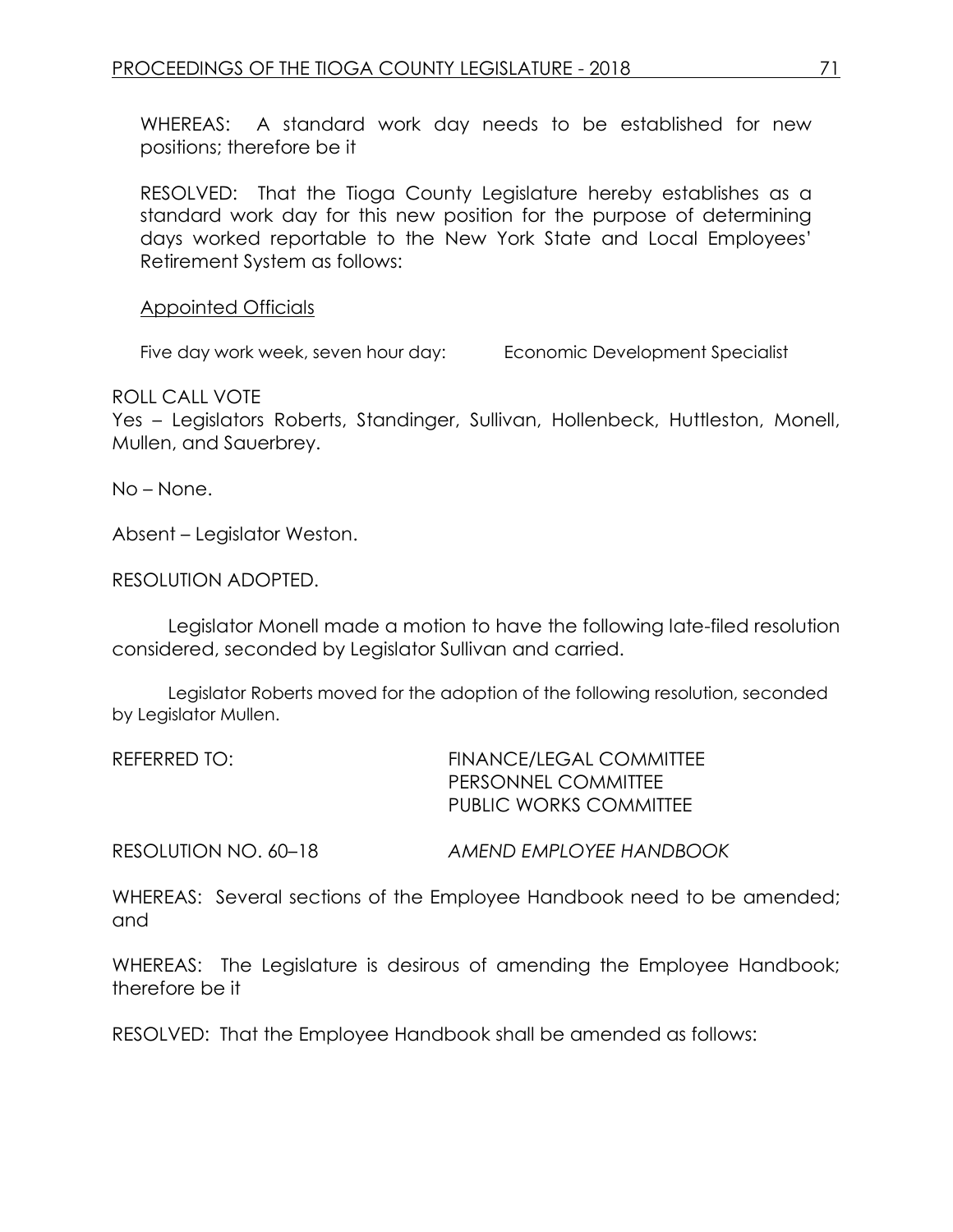1. Section II – Ethics Rules (formerly Policy #26) amend Section IV. Disclosure of Interest, paragraph C to state the following:

> "C. The list of positions required to provide a financial disclosure shall be known as Schedule A and will be posted on the County's Intranet under "Employee Handbook – EH Forms". Said list may be amended from time to time by the "Chief Elected Official" in accordance with Article 18 of the New York State General Municipal Law to reflect current County staffing positions."

- 2. Section IX Building and Vehicle Procedures c. Assignment and use of County vehicles (formerly Policy #39) amend Section IX Accident Reporting to state the following :
	- "A. The police must be notified for all accidents involving County vehicles, regardless of severity or fault, excepting very minor accidents of Public Works vehicles which involve only damage to a vehicle of less than \$1000 and which occurred entirely on County property. When reporting an accident, obtain the name of the investigating officer and the report number.
	- B. Employees are also to report the nature and extent of all vehicle accidents to their direct supervisor and Department Head. Such information shall also be reported to the County Law Department and County Mechanic as shall all vehicle accidents involving Department Heads and elected officials. An Incident Claim, which can be obtained on the Tioga County Intranet under County Attorney Forms, must be filed with the Tioga County Attorney's Office as soon as possible, but no later than the close of the next business day.
	- C. In accordance with New York state law, accidents involving damage over \$1000 to the property of any one person, personal injury, or a fatality must be reported to the police and an MV104 form must be filed with the Department of Motor Vehicles. The MV104 form can be found on the County's Intranet "Employee Handbook-EH Forms" or under Forms on the County Intranet, or obtained and/or filled out on the DMV website at [https://www.dmv.org/ny-new](https://www.dmv.org/ny-new-york/forms.php)[york/forms.php.](https://www.dmv.org/ny-new-york/forms.php) It is the responsibility of the employee involved in the accident to file this form with the Department of Motor Vehicles."